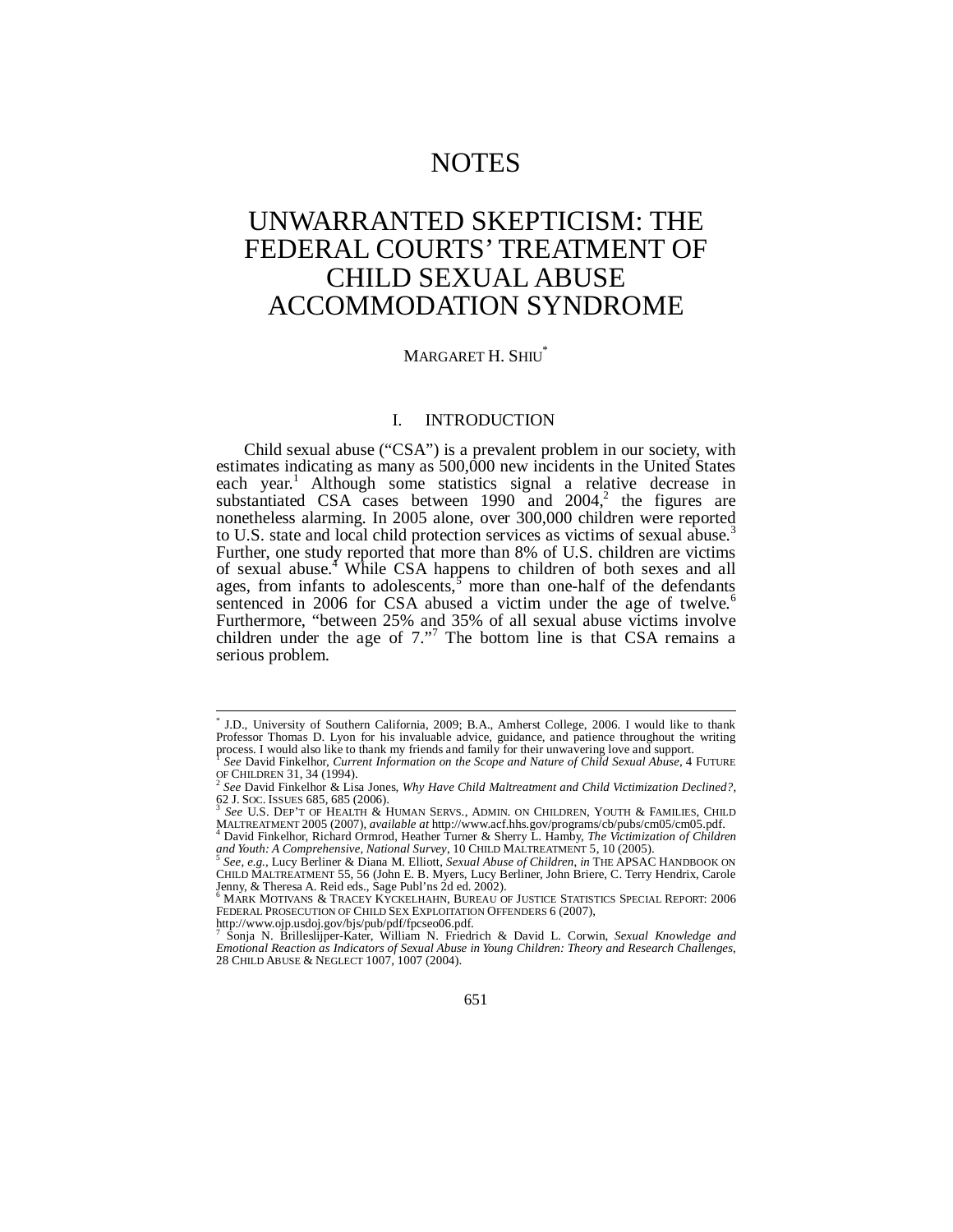Yet, despite being a particularly heinous and deplorable act, CSA is nonetheless a challenging crime to prosecute. Describing child abuse generally, the Supreme Court stated in *Pennsylvania v. Ritchie*<sup>8</sup> that it "is one of the most difficult crimes to detect and prosecute, in large part because there often are no witnesses except the victim."<sup>9</sup> CSA, in turn, often presents an even greater challenge of identification and prosecution to courts; the frequent lack of physical evidence,<sup>10</sup> the often limited verbal and cognitive abilities of young victims,<sup>11</sup> the reluctance to disclose or testify against parents and loved ones, and the overall secretive nature of sexual abuse are all difficulties particular to  $CSA$ .<sup>12</sup> Altogether, these factors make both the detection and prosecution of CSA cases a difficult and sometimes frustrating process.

When prosecuting CSA cases, courts must battle both the challenges associated with child witnesses and also the common misconceptions about what constitutes "typical" behavior for CSA victims.<sup>13</sup> Most victims of CSA are sexually abused by someone they know, love, and trust.<sup>14</sup> As "no child is prepared for the possibility" of being sexually abused by a loved one, the hurt and vulnerable child is often coerced or intimidated into keeping the abuse a secret.<sup>15</sup> Accordingly, a significant proportion of CSA victims delay reporting the abuse, while some never disclose the abuse at all.<sup>16</sup> The secretive nature of sexual abuse and the low rate of disclosure among CSA victims pose an added challenge to the acknowledged difficulty of presenting child witnesses. $^{17}$ 

Furthermore, since a child victim's testimony is often the most important evidence in CSA cases,  $^{18}$  the child's credibility is frequently a main focal point.<sup>19</sup> The child's credibility often presents the greatest challenge to a prosecutor's case because CSA victims often act in ways that seem counterintuitive and contrary to society's "common sense" belief of

<sup>&</sup>lt;sup>8</sup> 480 U.S. 39 (1987).

<sup>9</sup> *Id.* at 60.<br><sup>10</sup> *Id.* at 60.<br><sup>10</sup> See American Academy of Pediatrics, *Committee on Child Abuse and Neglect, Guidelines for the Evaluation of Sexual Abuse of Children: Subject Review*, 103 PEDIATRICS 186, 188 (1999) ("Physical findings are often absent even when the perpetrator admits to penetration of the child's genitalia."). <sup>11</sup> *See* Mindombe v. United States, 795 A.2d 39, 46 (D.C. 2002) ("We believe there is a difference,

however, between an adult witness narrating his or her story of abuse and a young child recounting and expressing his or her recollection of abuse. There are special cognitive issues that relate to children who are victims of sexual abuse that usually are not at issue when the witness is an adult."). <sup>12</sup> *See, e.g.*, *In re* Cindy L., 947 P.2d 1340, 1348–49 (Cal. 1997); State v. Miller, 718 So. 2d 960 (La.

 $\frac{1998}{13}$ .

<sup>13</sup> *See* Roland M. Summit, *The Child Sexual Abuse Accommodation Syndrome*, 7 CHILD ABUSE &

NEGLECT, 177, 178 (1983).<br><sup>14</sup> *See* Martin A. Finkel & Allan R. DeJong, *Medical Findings in Child Sexual Abuse, in* CHILD ABUSE:<br>MEDICAL DIAGNOSIS & MANAGEMENT 207, 219 (Robert M. Reece & Stephen Ludwig eds., Lippincott,

Williams & Wilkins 2001).<br><sup>15</sup> See Summit, supra note 13, at 181.<br><sup>16</sup> See Thomas D. Lyon, *Scientific Support for Expert Testimony on Child Sexual Abuse*<br>Accommodation, in CRITICAL ISSUES IN CHILD SEXUAL ABUSE: HISTORICAL PSYCHOLOGICAL PERSPECTIVES 107 (Jon R. Conte ed., Sage Publ'ns 2002) [hereinafter Lyon, *Scientific Support*]; Kamala London et al., *Disclosure of Child Sexual Abuse*, 11 PSYCHOL. PUB. POL'Y & L. 194,  $\frac{194}{17}$  (2005).

<sup>&</sup>lt;sup>17</sup> See State v. Jones, 772 P.2d 496, 499 (Wash. 1989) ("Children are often ineffective witnesses.").<br><sup>18</sup> See John E.B. Myers, 1 MYERS ON EVIDENCE 351 (2005).<br><sup>19</sup> See Eze v. Senkowski, 321 F.3d 110, 112 (2d Cir. 2003)

judgments about credibility in which jurors must choose between contradictory stories . . . .").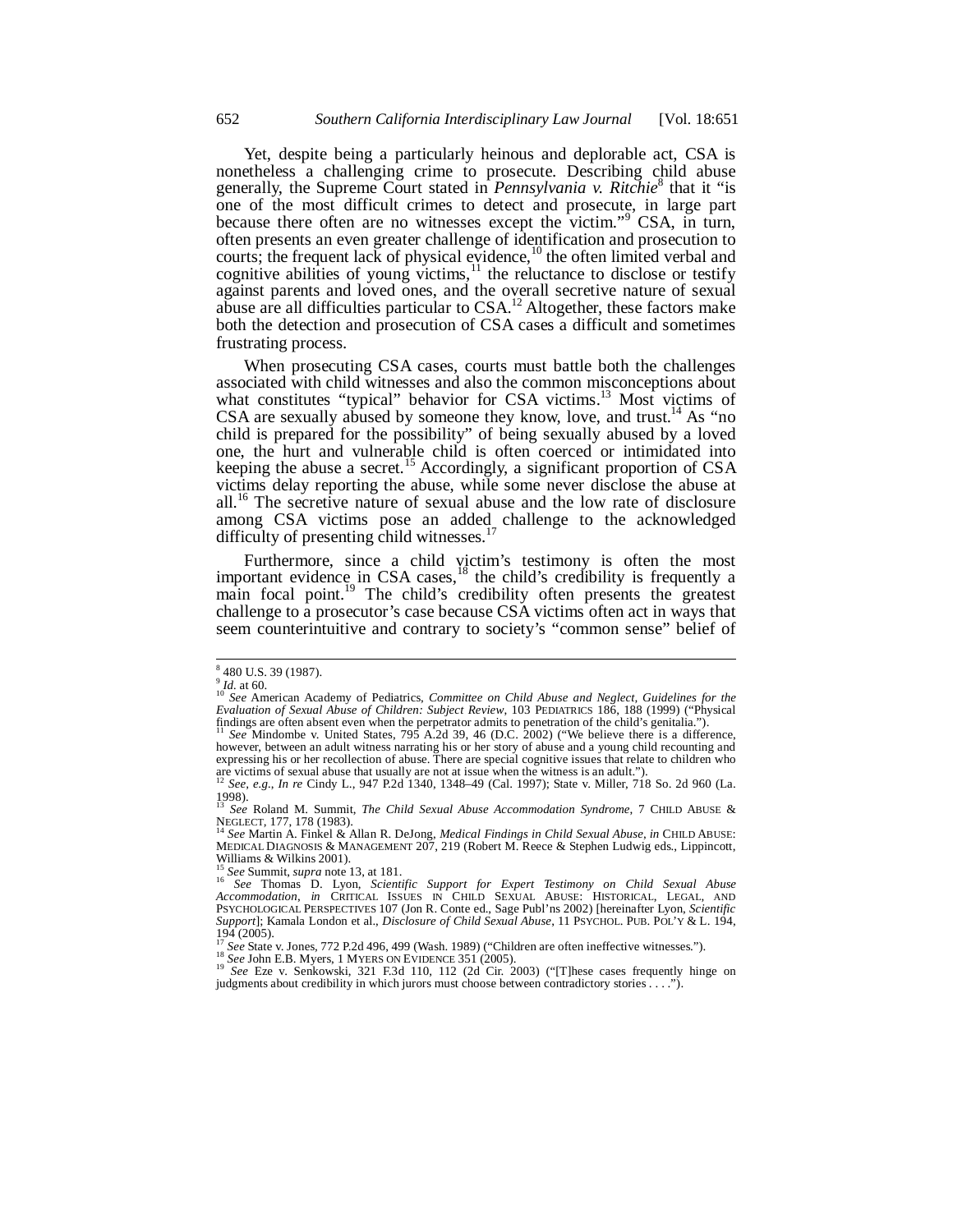how a typical CSA victim would act.<sup>20</sup> The effect of a CSA victim retracting or recanting her allegations or testimony greatly undermines both her credibility and the prosecutor's case, thus significantly diminishing the likelihood that a conviction will be obtained. If the prosecutor chooses to proceed, even in light of a victim's recantation, expert behavioral science testimony such as Child Sexual Abuse Accommodation Syndrome ("CSAAS") is often utilized by prosecutors as a means of educating the jury that recantations are not rare in true cases of abuse and as a way to rehabilitate the alleged victim's credibility and testimony.<sup>21</sup> Despite rehabilitate the alleged victim's credibility and testimony.<sup>21</sup> widespread acceptance of the use of CSAAS expert testimony in state courts, a line of federal cases in which defendants have experienced some success challenging such testimony based on ineffective assistance of counsel claims is making it likely that a prosecutor will no longer be able to use this necessary tool.

This Note will analyze recent court decisions in the Second, Ninth, and Tenth Circuits which seem to indicate a growing skepticism towards the scientific validity of CSAAS. This Note will also discuss why courts should not doubt the scientific validity and legal relevancy of CSAAS, especially when presented in cases where children recant allegations of CSA. Part II of this Note provides background on the origins of CSAAS, its purpose, and its use in both federal and state courts. Part III of this Note addresses the growing skepticism of federal courts towards the scientific validity of CSAAS, and traces this skepticism through the evolution of the defense counsel's duty to consult expert witnesses in CSA cases in the Second Circuit. Part IV of this Note details the empirical evidence supporting the scientific validity of both CSAAS and the phenomenon of recantation and explains why, when the prosecution presents expert testimony on CSAAS to explain to the jury why an abused child might recant, the courts should not treat this theory as junk science.

# II. CSAAS AND THE COURTS

## A. CHILD SEXUAL ABUSE ACCOMMODATION SYNDROME

In 1983, in an effort to address common misconceptions and myths about CSA victims, Roland Summit published an article on CSAAS.<sup>22</sup> CSAAS identifies five categories of behavior—Secrecy, Helplessness, Accommodation, Delayed Disclosure and Retraction—that represent "a contradiction to the most common assumptions of adults" about victims of  $CSA<sup>23</sup>$  CSAAS explains how the sexual abuse is kept contained in a shroud of secrecy through threats, coercion, and "exploitation of the helpless and dependent child."<sup>24</sup> CSAAS describes the cyclical nature of the sexual abuse, the child's attempts at understanding and reconciling her

 $^{20}\,$  Id.

<sup>20</sup> *Id.* <sup>21</sup> *Id.* <sup>22</sup> *See generally* Summit, *supra* note 13. 23 *Id.* at 181–90. 24 Lyon, *Scientific Support*, *supra* note 16, at 109.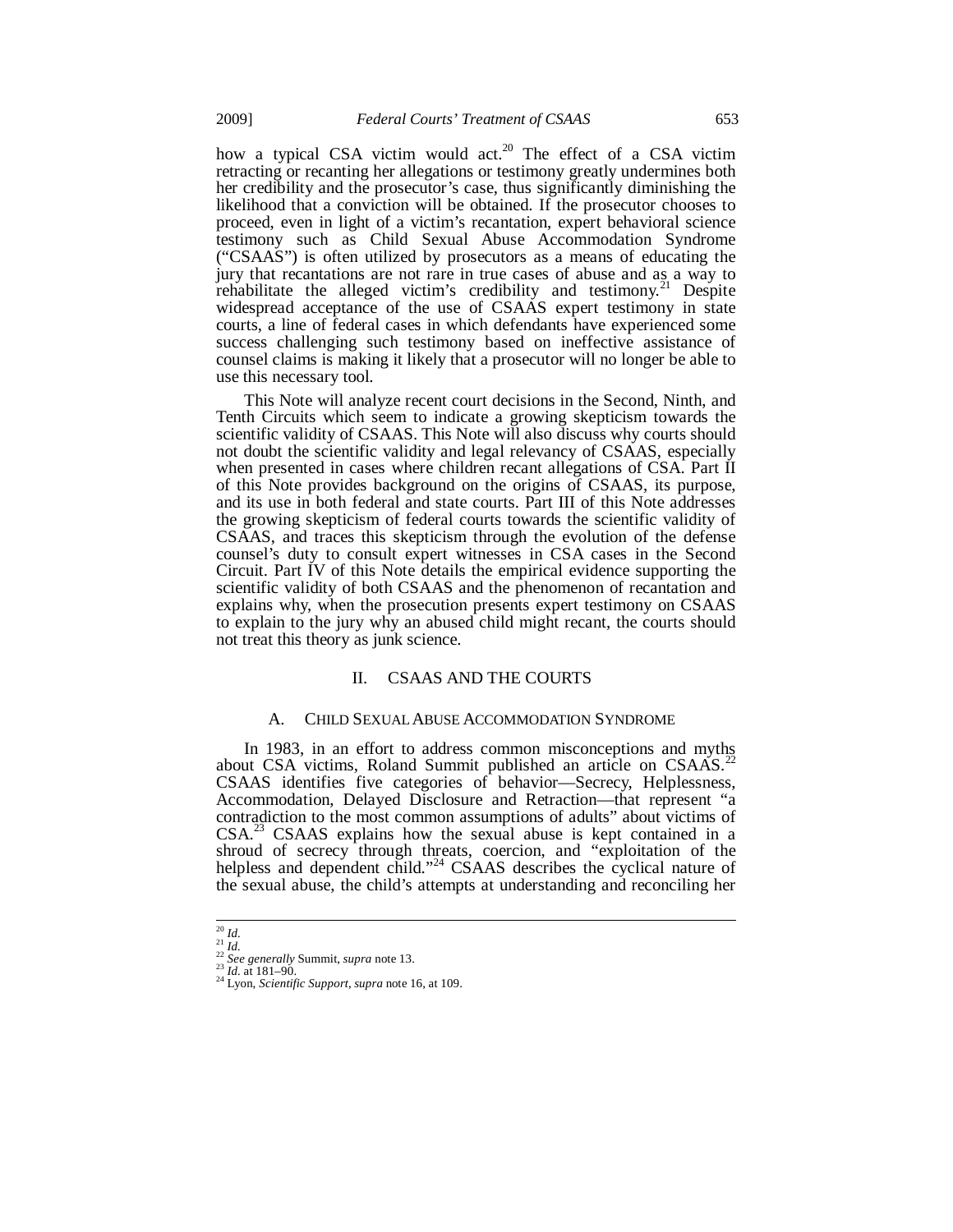conflicting feelings about the abuser, and the child's tendency to blame herself for the abuse.<sup>25</sup> The Secrecy, Helplessness, and Accommodation categories of behavior provide a context and explanation for the fourth behavior described in CSAAS: how and why a child's disclosure is often delayed, unconvincing, and conflicted, and how the child's disclosure is often met with disbelief and rejection.<sup>26</sup> Finally, the most controversial and perhaps most counterintuitive behavior CSAAS attempts to address is Retraction, or Recantation.<sup>27</sup> CSAAS explains that as a result of the negative consequences of disclosure, a child will recant or retract her allegations of sexual abuse. $^{28}$ 

CSAAS was not designed by Summit as a diagnostic tool, but rather a tool to address and disabuse people of myths and misconceptions about how sexually abused children "should" behave.<sup>29</sup> Accordingly, if a child displays one or several symptoms of CSAAS, it is not proof of sexual abuse, nor does it increase the likelihood that the child was abused. $30$  The true value of CSAAS lies in its ability to explain the behavior of the alleged victim which may seem inconsistent with abuse, thereby rehabilitating the alleged victim's credibility and testimony.<sup>31</sup>

## B. RECANTATION HAPPENS

Recantation among CSA victims is a common phenomenon.<sup>32</sup> While various factors may contribute to recantation, familial pressure is often the strongest motivation for recantation among CSA victims.<sup>33</sup> In *People v. Galarza*, 34 defendant Ricardo Galarza appealed his conviction for sexually abusing his two young sisters-in-law based partly on the fact that one of the victims recanted her allegations that the defendant raped her repeatedly from the time she was  $10$  years old.<sup>35</sup> While recanting, the victim admitted that her family stopped talking to her because of her allegations against the defendant.<sup>36</sup> The court, affirming the defendant's conviction, noted that the recanting victim's "family had put 'an incredible amount of pressure' on her to recant."37 *People v. Daniels*<sup>38</sup> provides another example of familial pressures contributing to a victim's recantation. In *Daniels*, the victim was 13 years old when the defendant, the boyfriend of victim's mother, began

<sup>&</sup>lt;sup>25</sup> See Summit, *supra* note 13, at 184–86.<br><sup>26</sup> *Id.* at 186–88.

<sup>&</sup>lt;sup>27</sup> Lyon, *Scientific Support, supra* note 16, at 128.<br><sup>28</sup> See Summit, *supra* note 13, at 188; Lyon, *Scientific Support, supra* note 16, at 109.<br><sup>29</sup> See Summit, *supra* note 13, at 188; Lyon, *Scientific Support, sup Relevance Ratio: Evaluating the Probative Value of Expert Testimony in Child Sexual Abuse Cases*, 82

CORNELL L. REV. 43, 54–58 (1996).<br><sup>31</sup> See Mark S. Brodin, *Behavioral Science Evidence in the Age of Daubert: Reflections of a Skeptic, 73* U. CIN. L. REV. 867, 869 (2005).<br><sup>32</sup> *See, e.g.*, United States v. Rojas, 2008 U.S. Dist. LEXIS 55135 (D.S.D. 2008); Ibarra v. Alameida,

<sup>2008</sup> U.S. Dist. LEXIS 3589 (E.D. Cal. 2008); People v. Nugent, 2008 Cal. App. Unpub. LEXIS 7466; People v. Ushikoshi, 2008 Cal. App. Unpub. LEXIS 91.<br><sup>31</sup> See Summit, *supra* note 13, at 188.<br><sup>34</sup> 2003 Cal. App. Unpub. LEXIS 10036.<br><sup>35</sup> *Id.* at 18–22.<br><sup>37</sup> *Id.* at 32.<br><sup>37</sup> *Id.* at 34.<br><sup>38</sup> 2007 Cal. App. Unpub. LEX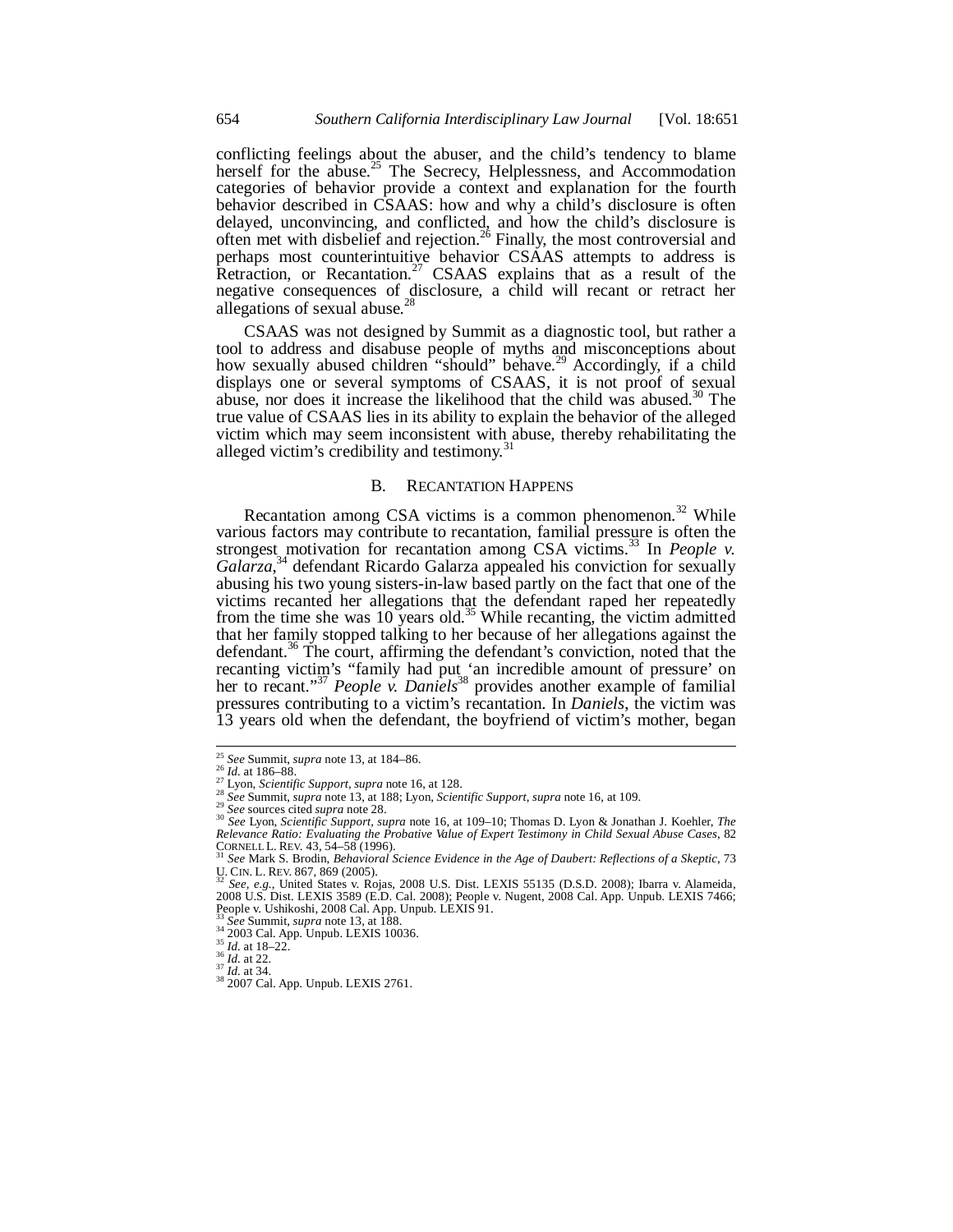sexually abusing her.<sup>39</sup> The victim reported the sexual abuse, but recanted her allegations once the other children in the household, particularly her younger sister, became upset that the defendant was gone.<sup>40</sup> In both *Galarza* and *Daniels*, the CSA victims recanted. While not all recantations are attributable to familial pressure, the fact is that recantation occurs in CSA cases, and not just in rare, isolated instances. Prosecutors, when faced with a recanting CSA victim, often use CSAAS expert testimony to help rehabilitate the victim's testimony.

# C. ADMITTING EXPERT TESTIMONY REGARDING CSAAS IN STATE AND FEDERAL COURTS

State and federal courts differ in their approach to determining whether to admit expert testimony. Although federal courts must abide by the Federal Rules of Evidence ("FRE")<sup> $41$ </sup> when determining whether to admit expert testimony, no standard approach exists for state courts. Like all other forms of expert testimony, expert testimony regarding CSAAS must pass whichever standard a court chooses before it is admitted into evidence.

## 1. *Admitting CSAAS Expert Testimony in State Courts*

Unlike the federal court system, no single approach exists for determining the admission of expert testimony in the state court systems,  $42$ where most cases concerning CSA are heard. Some courts have adopted the *Daubert* standard or similar tests,  $43$  while others continue to use a pre-*Daubert* approach known as the *Frye* standard.<sup>44</sup> Regardless of which

*Science Experts in State Courts*, 26 AM. J. TRIAL ADVOC. 149, 154 (2002).

 $^{39}_{40}$  *Id.* at 3–5.<br><sup>40</sup> *Id.* at 6.

<sup>39</sup> *Id.* at 3–5. 40 *Id.* at 6. 41 *See* FED. R. EVID. 702, 403. 42 *See* CHRISTOPHER B. MUELLER & LAIRD C. KIRKPATRICK, EVIDENCE 652 (Aspen Publishers 3d ed.

<sup>2003).</sup>  43 States adopting the *Daubert* standard or a similar test are: Alaska, Arkansas, Colorado, Connecticut, Delaware, Idaho, Indiana, Iowa, Kentucky, Louisiana, Maine, Michigan, Mississippi, Montana, Nebraska, New Mexico, North Carolina, Ohio, Oklahoma, Oregon, Rhode Island, South Carolina, South Dakota, Tennessee, Texas, Vermont, West Virginia and Wyoming. *See* State v. Coon, 974 P.2d 386 (Alaska 1999); Farm Bureau Mut. Ins. Co. of Arkansas, Inc. v. Foote, 14 S.W.3d 512 (Ark. 2000); People v. Shreck, 22 P.3d 68 (Colo. 2001); State v. Porter, 698 A.2d 739 (Conn. 1997), *cert. denied*, 523 U.S. 1058 (1998); M.G. Bancorporation, Inc. v. Le Beau, 737 A.2d 513 (Del. 1999); Kolln v. Saint Luke's Reg'l Med. Ctr., 940 P.2d 1142 (Idaho 1997); Sears Roebuck & Co. v. Manuilov, 742 N.E.2d 453 (Ind. 2001); Hutchison v. Am. Family Mut. Ins. Co., 514 N.W.2d 882 (Iowa 1994); Debruler v. Com., 231 S.W.3d 752 (Ky. 2007); Cheairs v. State ex rel. Dep't of Transp. & Dev., 861 So. 2d 536 (La. 2003); State v. MacDonald, 718 A.2d 195 (Me. 1998); Gilbert v. DaimlerChrysler Corp., 685 N.W.2d 391, (Mich. 2004), *cert. denied*, 546 U.S. 821 (2005); Miss. Transp. Comm'n v. McLemore, 863 So. 2d 31 (Miss. 2003); State v. Moore, 885 P.2d 457 (1994); Epp v. Lauby, 715 N.W.2d 501 (Neb. 2006); State v. Alberico, 861 P.2d 192 (N.M. 1993); State v. Goode, 461 S.E.2d 631 (N.C. 1995); Terry v.<br>Caputo, 875 N.E.2d 72 (Ohio 2007); Taylor v. State, 889 P.2d 319 (Okla. Crim. App. 1995); Mitchell v.<br>Mt. Hood Meadows, 99 P State v. Council, 515 S.E.2d 508 (S.C. 1999), *cert. denied*, 528 U.S. 1050 (1999); State v. Corey, 624<br>N.W.2d 841 (S.D. 2001); McDaniel v. CSX Transp., Inc., 955 S.W.2d 257 (Tenn. 1997); E.I. du Pont de<br>Nemours & Co., Inc 1995); State v. Lockhart, 542 S.E.2d 443 (W. Va. 2000); Chapman v. State, 18 P.3d 1164 (Wyo. 2001). 44 Under the rule established in *Frye v. United States*, 293 F. 1013 (D.C. Cir. 1923), the determining factor of whether expert testimony is admitted into evidence is whether the expert's evidence is generally accepted by the scientific community. See id. at 1014. Although many states have adopted Daubert, more than a dozen states continue to apply the Frye or a similar standard. See MUELLER & KIRKPATRICK, *supra* note 42, at 652; Emily L. Baggett, *The Standards Applied to the Admission of Soft*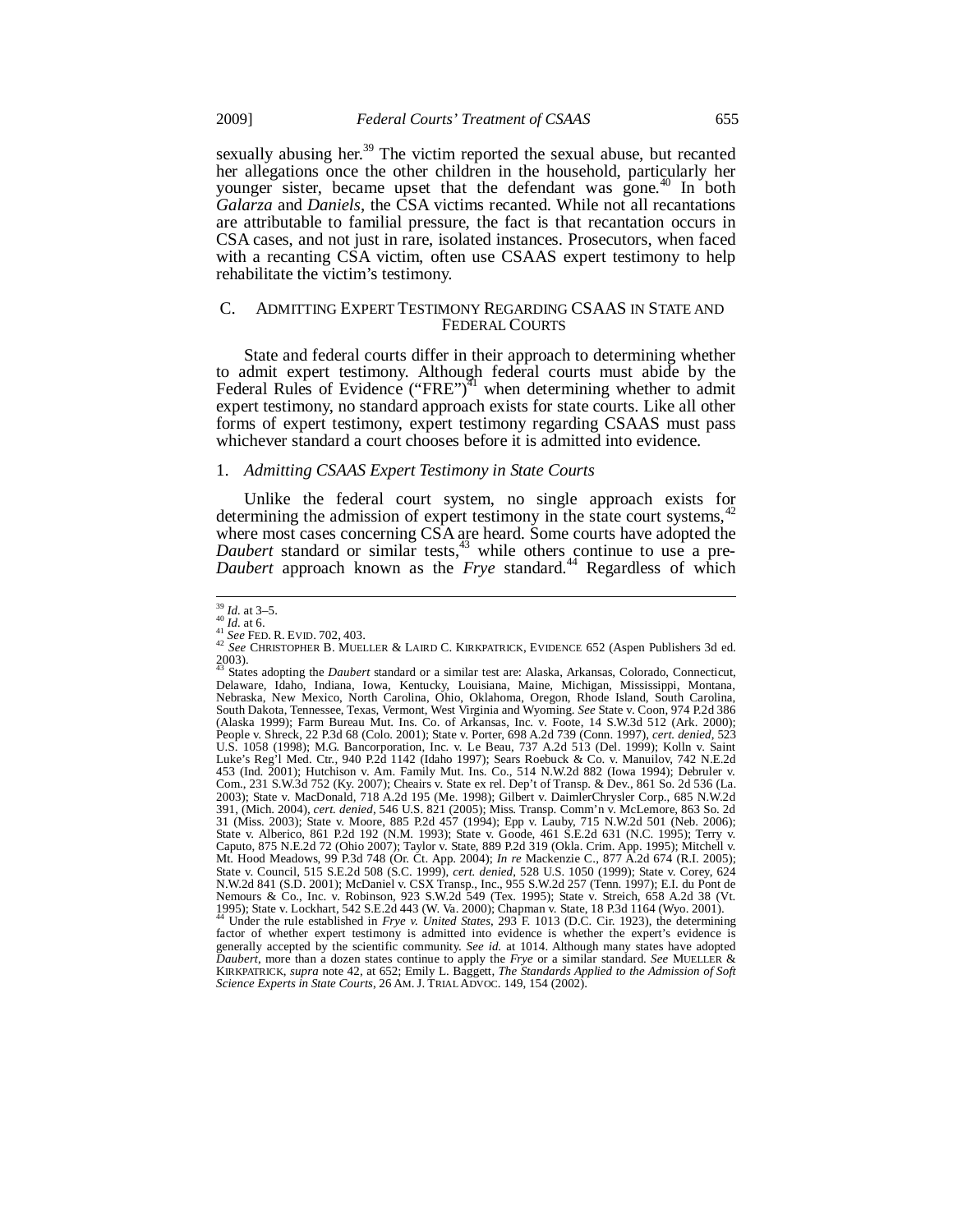standard a state uses to determine the admissibility of expert testimony, most state courts have accepted the use of CSAAS.<sup>45</sup> Consequently, although the standard for admitting expert testimony varies from state to state, all state courts allowing CSAAS view it as a rehabilitative tool rather than a diagnostic tool used to offer proof of sexual abuse.

Furthermore, when courts have allowed expert testimony on CSAAS, they are cognizant of the potential abuse of expert testimony and are thus careful to weigh the probative value of the evidence against its possible prejudicial value. Courts admitting expert testimony on CSAAS therefore limit its use to explaining characteristics and common behavioral traits of sexually abused children in general.<sup>46</sup> Accordingly, courts have drawn the line when expert testimony regarding CSAAS has been used to bolster the credibility of the specific child victim, or when it has been used to prove that the specific child victim was abused.<sup>47</sup> Thus, while both state and federal courts<sup>48</sup> have admitted expert testimony regarding CSAAS, limits and restrictions on the use and scope of such testimony reduce the possibility that the evidence will be misused or misunderstood<sup>49</sup> and emphasize that CSAAS is a rehabilitative, not diagnostic, tool.

## 2. *Admitting CSAAS Expert Testimony in Federal Courts*

Federal courts deciding whether to admit expert testimony under Rule  $702^{50}$  of the Federal Rules of Evidence are guided by the standard established in *Daubert v. Merrell Dow Pharmaceuticals, Inc.*<sup>51</sup> In *Daubert*, the United States Supreme Court stated that courts, in determining whether to admit scientific evidence, must consider three factors: (1) the reliability, (2) the relevancy, and (3) the possible prejudicial nature of the evidence.<sup>52</sup>

Under the reliability standard, judges, acting as "gatekeepers,"<sup>53</sup> must decide whether the proffered expert testimony is "reliable." In the context of scientific evidence, the reliability of such evidence is based upon its scientific validity.<sup>54</sup> *Daubert* provides some suggestions for factors to consider in determining the reliability of the evidence, including whether the theory or technique has been "subjected to peer review and

<sup>45</sup> *See, e.g.*, *In re* S.C., 138 Cal. App. 4th (Ct. App. 2006); State v. Collins, 163 S.W. 3d 614 (Mo. Ct. App. 2005); State v. P.H., 840 A.2d 808 (N.J. 2004); State v. A.O. 397 A.2d 1202 (N.J. Super. Ct. App. Div. 2007); Sanderson v. State, 165 P.3d 83 (Wyo. 2007).

<sup>46</sup> *See* sources cited *supra* note 45.<br><sup>47</sup> *See*, e.g., State v. Tibor, 738 N.W. 2d 492, 497 (N.D. 2007); Dennis v. State, 698 So. 2d 1356, 1357 (Fla. Dist. Ct. App. 1997).

<sup>48</sup> *See, e.g.*, sources cited *supra* note 45; U.S. v. Bighead, 128 F.3d 1329, 1331 (9th Cir. 1997); U.S. v. Antone, 981 F.2d 1059, 1062 (9th Cir. 1992); U.S. v. Tornowski, 29 M.J. 578, 580 (A.F.C.M.R. 1989).

<sup>&</sup>lt;sup>49</sup> Lyon, *Scientific Support*, *supra* note 16, at 110.<br><sup>50</sup> FRE 702, which governs testimony by experts, states: "If scientific, technical, or other specialized knowledge will assist the trier of fact to understand the witness qualified as an expert by knowledge, skill, experience, training, or education, may testify thereto in the form of an opinion or otherwise, if (1) the testimony is based upon sufficient facts or data, (2) the testimony is the product of reliable principles and methods, and (3) the witness has applied the principles and methods reliably to the facts of the case." FED. R. EVID. 702. <sup>51</sup> 509 U.S. 579 (1993).<br><sup>52</sup> *Id.* at 589–95.<br><sup>53</sup> *Id.* at 590 & n.9.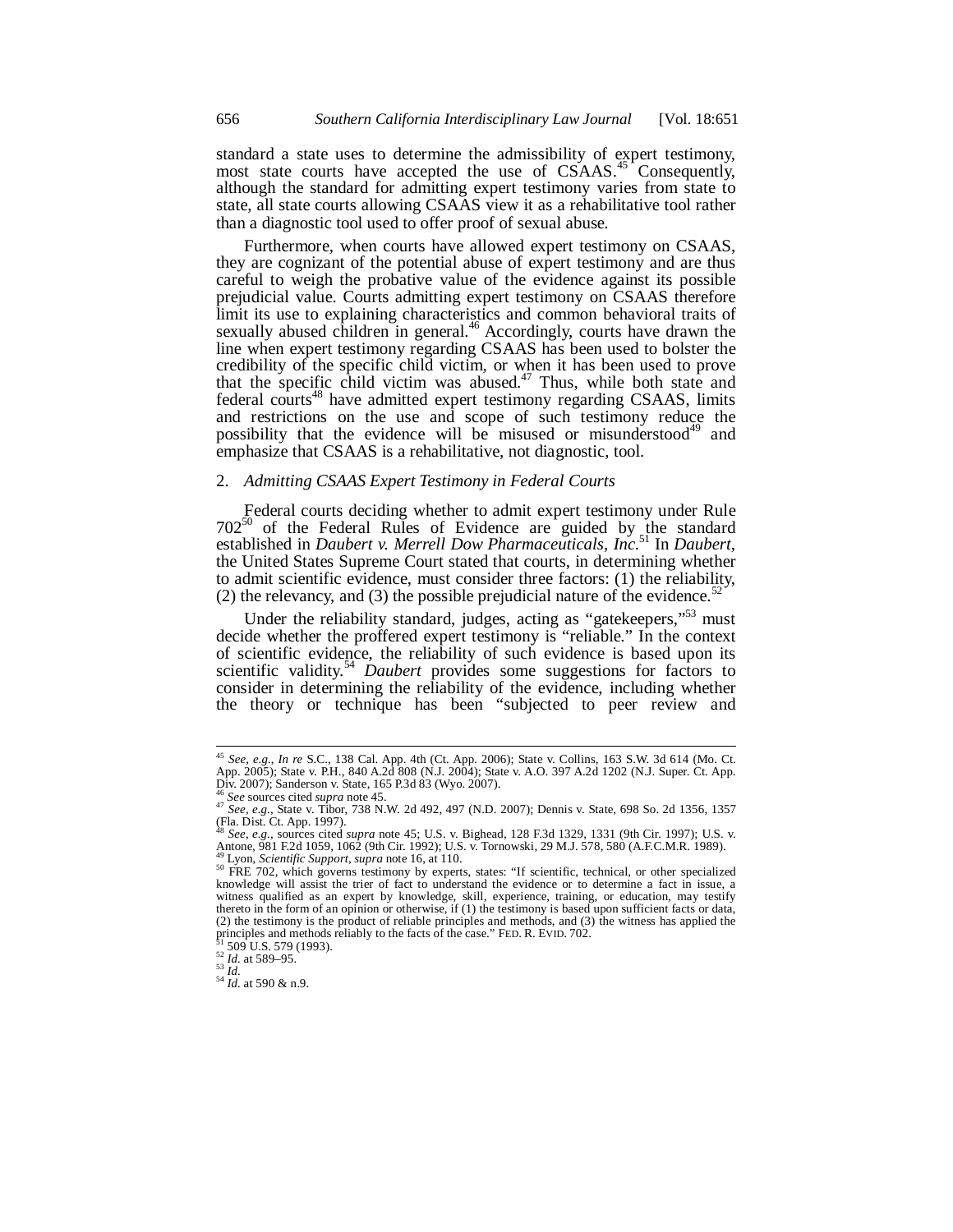publication," whether there is "widespread acceptance" of the technique within the community, and whether the technique has been tested.<sup>55</sup>

However, the Court simultaneously stated that these factors were not exhaustive and that the presence of any of these factors was not a "*sine qua non* of admissibility."<sup>56</sup> Recognizing the myriad factors that could be considered when determining the scientific validity of proffered evidence, the Court in *Daubert* emphasized the "flexible" nature of the reliability inquiry.<sup>5</sup>

The second part of the *Daubert* test requires courts to consider the "fit" and "helpfulness" of the expert testimony.<sup>58</sup> "Fit" refers to the degree to which the proffered expert testimony is tied to the facts of the case—the closer the resemblance between the expert testimony and the facts of the case, the better the "fit."<sup>59</sup> Related to the "fit" requirement is the precondition of "helpfulness," which states that in order for expert testimony to be admitted, there must be a valid scientific connection between the testimony and the "pertinent inquiry" of the case.<sup>60</sup> The "helpfulness" standard does not require that the subject matter of the proffered expert testimony be completely beyond the understanding of the jury<sup>61</sup>—it is enough for the expert testimony to be admitted if it will "assist" the jury in resolving the issue at hand.<sup>62</sup>

Finally, the last part of the *Daubert* test stems from FRE 403, which permits judges to exclude relevant evidence "if its probative value is substantially outweighed by the danger of unfair prejudice, confusion of the issues, or misleading the jury."<sup>63</sup> The Court, recognizing the specific prejudicial dangers inherent in expert testimony, requires judges to

 $^{55}$  *Id.* at 593-95.

<sup>&</sup>lt;sup>55</sup> *Id.* at 593–95.<br><sup>56</sup> *Id.*<br><sup>57</sup> Daubert, 509 U.S. at 593–95. Additionally, the 2000 Advisory Committee Notes accompanying the<br>amendment to FRE 702 provide these additional factors for courts to consider when determin reliability of evidence: "(1) Whether experts are 'proposing to testify about matters growing naturally and directly out of research they have conducted independent of the litigation, or whether they have developed their opinions expressly for purposes of testifying'; (2) Whether the expert has unjustifiably extrapolated from an accepted premise to an unfounded conclusion; (3) Whether the expert has adequately accounted for obvious alternative explanations; (4) Whether the expert 'is being as careful as he would be in his regular professional work outside his paid litigation consulting'; and (5) Whether the field of expertise claimed by the expert is known to reach reliable results for the type of opinion the expert would give." FED. R. EVID. 702, advisory committee's notes. *See also* Kumho Tire Co. v. Carmichael, 526 U.S. 137, 152 (1999) ("[W]e conclude that the trial judge must have considerable leeway in deciding in a particular case how to go about determining whether particular expert testimony is reliable.").<br> $58$  Daubert, 509 U.S. at 591–92.

<sup>&</sup>lt;sup>59</sup> Dawbert, 309 U.S. at 32.1 22.<br>
<sup>60</sup> Daubert, 509 U.S. at 592–93.<br>
<sup>61</sup> See Robert P. Mosteller, *Legal Doctrines Governing the Admissibility of Expert Testimony*<br> *Concerning Social Framework Evidence*, 52 LAN & CONT

*Concerning See Tyus v. Urban Search Mgmt., 102 F.3d 256, 263 (7th Cir. 1997) (holding that a trial court is "not* compelled to exclude expert testimony just because the testimony may, to a greater or lesser degree, cover matters that are within the average juror's comprehension'"(quoting United States v. Hall, 93 F.3d 1337, 1342)); United States v. Hines, 55 F. Supp. 2d 62, 64 (D. Mass. 1999) ("[E]ven if the inferences may be drawn by the lay juror, expert testimony may be admissible as an 'aid' in that enterprise."). <sup>63</sup> *Daubert*, 509 U.S. at 595. The Court in *Daubert* refers to Rule 403 of the Federal Rules of Evidence

which states, in full: "Although relevant, evidence may be excluded if its probative value is substantially outweighed by the danger of unfair prejudice, confusion of the issues, or misleading the jury, or by considerations of undue delay, waste of time, or needless presentation of cumulative evidence." FED. R. EVID. 403.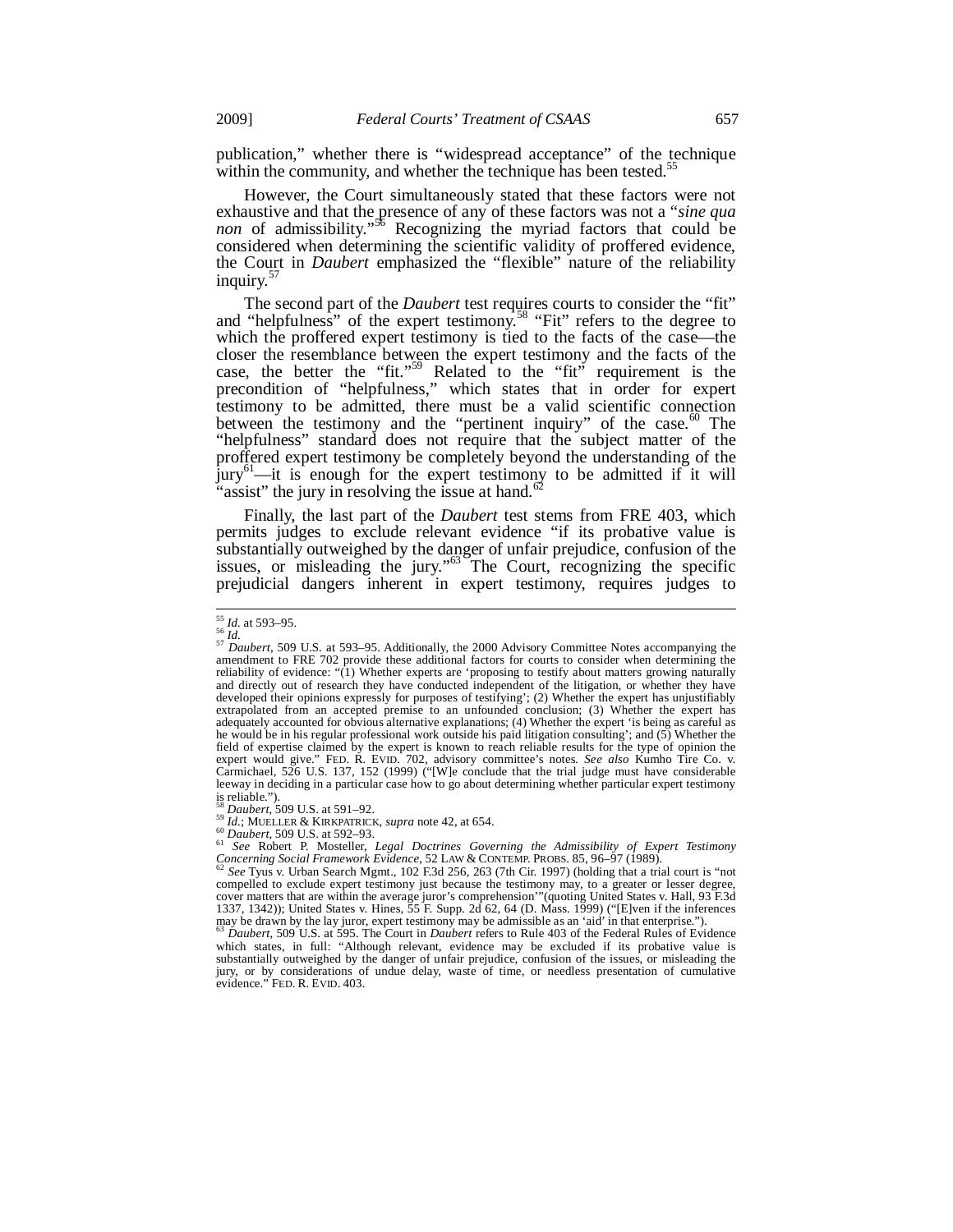carefully weigh the probative value of the proffered evidence against its prejudicial value.<sup>64</sup>

In fashioning this three-part test, the *Daubert* Court relied on the language of FRE 702.<sup>65</sup> However, unlike Rule 702, which divides expert testimony into three categories—"scientific, technical, . . . [and] specialized"—the Court in *Daubert* only addressed scientific evidence, leading to confusion about the scope of *Daubert*'s application.<sup>66</sup> Any confusion about the breadth and applicability of *Daubert* was mitigated by the Supreme Court's subsequent decision in *Kumho Tire Co. v.*  Carmichael,<sup>67</sup> which clarified that *Daubert* applies to all expert testimony.<sup>68</sup>

All three factors—reliability, relevance, and probative value—are important in determining whether to admit expert testimony or not, but the central point of contention over the admittance of CSAAS expert testimony under the *Daubert* test turns on the scientific validity of CSAAS.<sup>69</sup>

## III. THE FEDERAL COURTS' TREATMENT OF ALLEGATIONS OF CHILD SEXUAL ABUSE

Federal courts have long been skeptical of children's allegations of sexual abuse.<sup>70</sup> The fear of the "wrongfully accused"<sup>71</sup> is especially salient in CSA cases, where people—judges and juries alike—tend to believe that children frequently lie and make up allegations of abuse. It therefore follows that CSAAS expert testimony, utilized to rehabilitate the alleged victim's credibility and testimony, is viewed with an especially suspicious eye.<sup>72</sup> In particular, federal courts are receptive to the notion that CSAAS is scientifically invalid, or "junk science, $\frac{1}{3}$  and should therefore not be admitted into evidence. Nowhere is this skepticism more apparent than in a recent line of Second Circuit cases. In each case, the Second Circuit court managed to inject its concerns about CSAAS's scientific validity via findings of ineffective assistance of counsel ("IAC"). To understand the

<sup>&</sup>lt;sup>64</sup> Daubert, 509 U.S. at 595.

<sup>&</sup>lt;sup>65</sup> *Id.* at 589 ("The primary locus of this obligation is Rule 702, which clearly contemplates some degree of regulation of the subjects and theories about which an expert may testify").<br>
<sup>66</sup> See MUELLER & KIRKPATRICK, *supra* note 42, at 655–56.<br>
<sup>67</sup> 526 U.S. at 152.

<sup>&</sup>lt;sup>66</sup> See MUELLER & KIRKPATRICK, *supra* note 42, at 655–56.<br><sup>68</sup> S26 U.S. at 152.<br><sup>68</sup> FED. R. EVID. 702, advisory committee's notes.<br><sup>69</sup> Because CSAAS stems from a "soft" science (psychology), legal scholars debate wheth *Where Do We Go from Here? A Modern Jurisdictional Analysis of Behavioral Expert Testimony in Child Sexual Abuse Prosecutions, 38 SUFFOLK U.L. REV. 493 (2005).* 

*See* Maryland v. Craig, 497 U.S. 836 (1990), (Scalia, J., dissenting) ("[C]hildren are substantially more vulnerable to suggestion than adults, and often unable to separate recollected fantasy (or suggestion) from reality.<sup> $\frac{7}{1}$ </sup>.<br> $\frac{7}{2}$  *See, e.g.*, Falsely-Accused.net, http://www.falsely-accused.net.

<sup>71</sup> *See, e.g.*, Falsely-Accused.net, http://www.falsely-accused.net. 72 *See* Diana Younts, *Evaluating and Admitting Expert Opinion Testimony in Child Sexual Abuse Prosecutions*, 41 DUKE L.J. 691 (The debate over the reliability of expert evidence in child sex abuse cases "raises the specter that unreliable evidence is routinely admitted in child sexual abuse prosecutions and that innocent defendants face prosecution and conviction because of unreliable expert testimony."); Mary Ann Mason, *The Child Sex Abuse Syndrome: The Other Major Issue in State of New*<br>Jersey v. Margaret Kelly Michaels, 1 PSYCHOL., PUB. POL'Y & L. 399, 402–08 (1995).<br><sup>73</sup> See Joëlle Anne Moreno, *Beyond th* 

<sup>&</sup>lt;sup>75</sup> See Joëlle Anne Moreno, *Beyond the Polemic Against Junk Science: Navigating the Oceans that Divide Science and Law with Justice Breyer at the Helm, 81 B.U. L. REV. 1033, 1036–39 (2001).*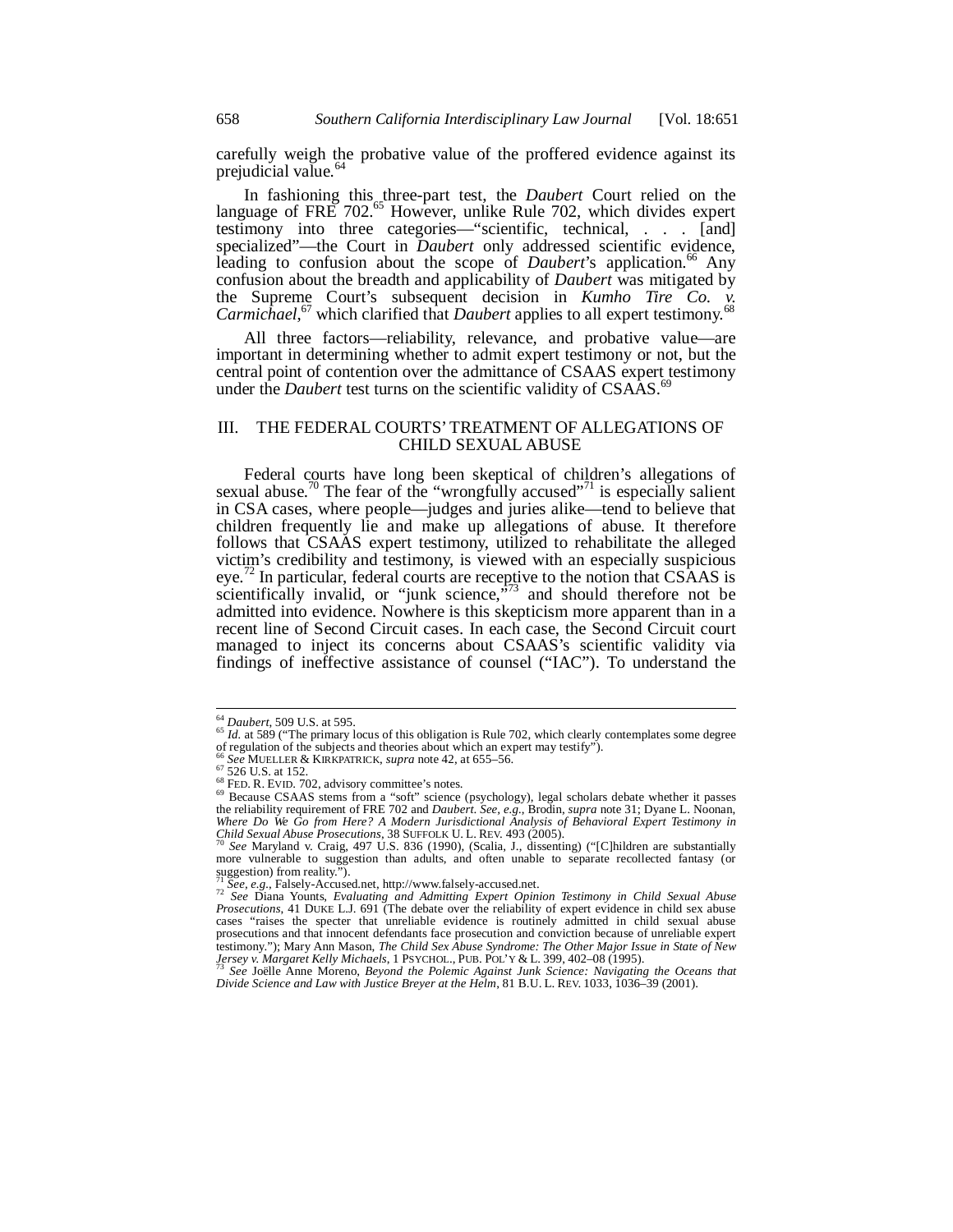significance of these findings, we first must review the standards for IAC claims.

## A. INEFFECTIVE ASSISTANCE OF COUNSEL STANDARDS

In *Strickland v. Washington*, 74 the Supreme Court established a twoprong test for IAC claims. Under this standard, in order to prove IAC, the defendant must show (1) that counsel's performance was deficient and (2) that the deficient performance prejudiced the defense.<sup>75</sup> It is essential that the defendant prove both prongs.<sup>76</sup>

## 1. *Deficient Performance*

To prove that counsel's performance was deficient, the defendant must show that counsel "made errors so serious that counsel was not functioning as the 'counsel' guaranteed the defendant by the Sixth Amendment."<sup>77</sup> The Court goes on to explain that the "proper measure of attorney performance remains simply reasonableness under prevailing professional norms." Therefore, the burden is on the defendant to show that counsel's acts or omissions were the result of unreasonable judgment and not trial strategy.<sup>7</sup> This burden of proof is difficult to meet, as the *Strickland* test begins with the presumption that counsel acted competently.<sup>80</sup> Furthermore, "reasonable" attorney conduct falls within a wide range—the Supreme Court has urged courts to

Be careful not to narrow the wide range of conduct acceptable under the Sixth Amendment so restrictively as to constitutionalize particular standards of professional conduct and thereby intrude into the State's proper authority to define and apply the standards of professional conduct to those it admits to practice in its courts.<sup>81</sup>

Given the proclivity towards heavy deference to a defense counsel's performance, defendants often have a difficult time proving this first part of the *Strickland* test.<sup>82</sup>

#### 2. *Prejudice to Defense*

Even if the defendant is able to clear the difficult hurdle of proving that counsel's performance was deficient, the defendant must still prove that the deficient performance prejudiced the defense.<sup>83</sup> To prove prejudice, the

-

<sup>74 466</sup> U.S. 668 (1984), *reh'g denied*, 467 U.S. 1267, 82 (1984) *and on remand*, 737 F.2d 894 (11th Cir.  $1984$ ).

<sup>&</sup>lt;sup>15</sup> *Id.* at 687.<br><sup>76</sup> *Id.*<br><sup>77</sup> *Id.*<br><sup>78</sup> *Id.* at 688.<br><sup>79</sup> *Id.* The Court also states that "the defendant must overcome the presumption that, under the circumstances, the challenged action 'might be considered sound trial strategy.'" *Id.* at 689 (quoting

Michel v. Louisiana, 350 U.S. 91, 101 (1955)).<br><sup>80</sup> Strickland, 466 U.S. at 690 ("[C]ounsel is strongly presumed to have rendered adequate assistance<br>and made all significant decisions in the exercise of reasonable profess

<sup>81</sup> Nix v. Whiteside, 475 U.S. 157, 165 (1986). 82 *See* Yarborough v*.* Gentry, 540 U.S. 1 (2003) (noting that the Sixth Amendment "guarantees reasonable competence, not perfect advocacy judged with the benefit of hindsight"). <sup>83</sup> *Strickland*, 466 U.S. at 687.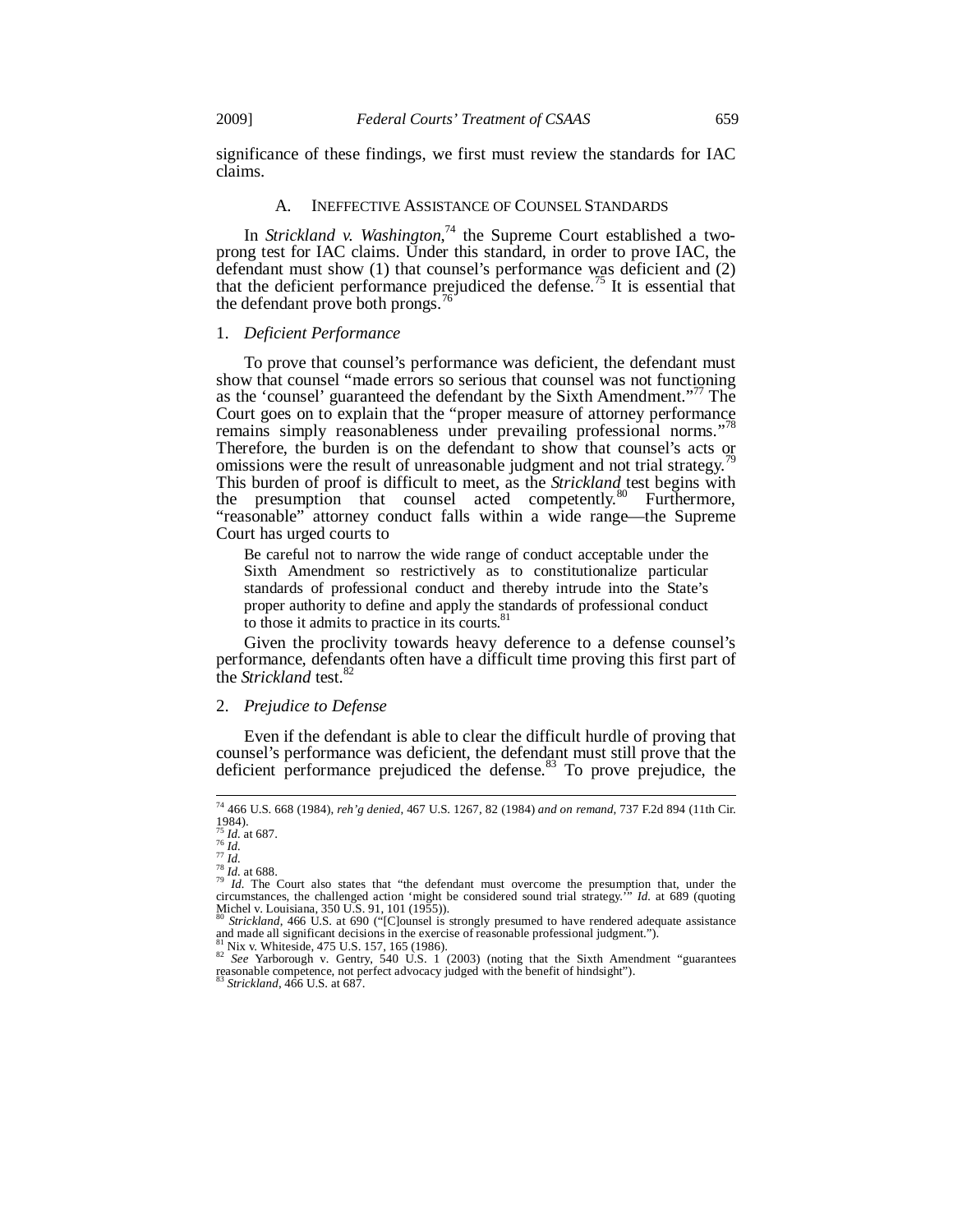defendant has the burden of proving that "there is a reasonable probability that, but for counsel's unprofessional errors, the result of the proceeding would have been different."<sup>84</sup> That said, the Supreme Court has cautioned against "focusing solely on mere outcome determination . . . without attention to whether the result of the proceeding was fundamentally unfair or unreliable."85 The Court opined that such an analysis would be defective because to "set aside a conviction or sentence solely because the outcome would have been different  $\ldots$  may grant the defendant a windfall to which the law does not entitle him."<sup>86</sup> Thus, just proving that the outcome would be different but for counsel's mistake is not enough to satisfy the second prong of the *Strickland* test. The defendant must also prove the mistake was so grave that the reliability of the entire trial process was affected.<sup>8</sup>

Given the wide range of "reasonable" attorney performance, the presumption of counsel's competency and the deference of courts to counsel's trial strategy, a defendant must meet an extraordinarily high burden of proof to prevail on an IAC claim.

#### B. INEFFECTIVE ASSISTANCE OF COUNSEL AND THE STANDARD OF HABEAS REVIEW

Issues of IAC often arise in petitions for writs of habeas corpus.<sup>88</sup> State habeas claims must be analyzed under the Antiterrorism and Effective Death Penalty Act of 1996 ("AEDPA").<sup>89</sup> The AEDPA states:

[A]n application for a writ of habeas corpus on behalf of a person in custody pursuant to the judgment of a State court shall not be granted with respect to any claim that was adjudicated on the merits in State court proceedings unless the adjudication of the claim resulted in a decision that was contrary to, or involved an unreasonable application of, clearly established Federal law, as determined by the Supreme Court of the United States; or resulted in a decision that was based on an unreasonable determination of the facts in light of the evidence presented in the State court proceeding.<sup>90</sup>

The Supreme Court has held that under the AEDPA, federal courts are required to defer to the state court's decisions unless that decision constituted an "objectively unreasonable"<sup>91</sup> application of clearly established federal law. $\frac{92}{2}$  Accordingly, when a petitioner files a writ of

 $\overline{a}$ 

<sup>&</sup>lt;sup>84</sup> *Id.* at 694. The Court also notes, "An error by counsel, even if professionally unreasonable, does not warrant setting aside the judgment of a criminal proceeding if the error *had no effect on the judgment*."<br>*Id*, at 691 (emphasis added).

<sup>&</sup>lt;sup>85</sup> Lockhart v. Fretwell, 506 U.S. 364, 369 (1993).<br><sup>86</sup> *Id.* at 369–70.<br><sup>87</sup> *See, e.g.*, Rompilla v. Beard, 545 U.S. 374, 390 (2005).<br><sup>87</sup> *See, e.g.*, Rompilla v. Beard, 539 JJ S. 510 (2003).

<sup>&</sup>lt;sup>20 Ee</sup>, *e.g.*, i.d.; Wingma v. Denith, 539 U.S. 510 (2003); Richey v. Bradshaw, 498 F.3d 344 (6th Cir. 2007); Dugas v. Coplan, 428 F.3d 317 (1st Cir. 2005); Lewis v. Roberts, 353 F. Supp. 2d 1133 (D. Kan. 2005).<br>
<sup>89</sup> See Lockyer v. Andrade, 538 U.S. 63, 71 (2003).<br>
<sup>90</sup> 28 U.S.C. § 2254(d) (2007).

<sup>89 &</sup>lt;sup>26</sup> C.S.C. § 2254(d) (2007).<br>"Unreasonableness" is determined by an "objective" standard. *See* Williams v. Taylor, 529 U.S. 362,  $409(2000)$ .

<sup>92</sup> *Lockyer*, 538 U.S. at 75. *See also Williams*, 529 U.S. at 411 ("[A] federal habeas court may not issue the writ simply because that court concludes in its independent judgment that the relevant state-court decision applied clearly established federal law erroneously or incorrectly."); Gersten v. Senkowski, 426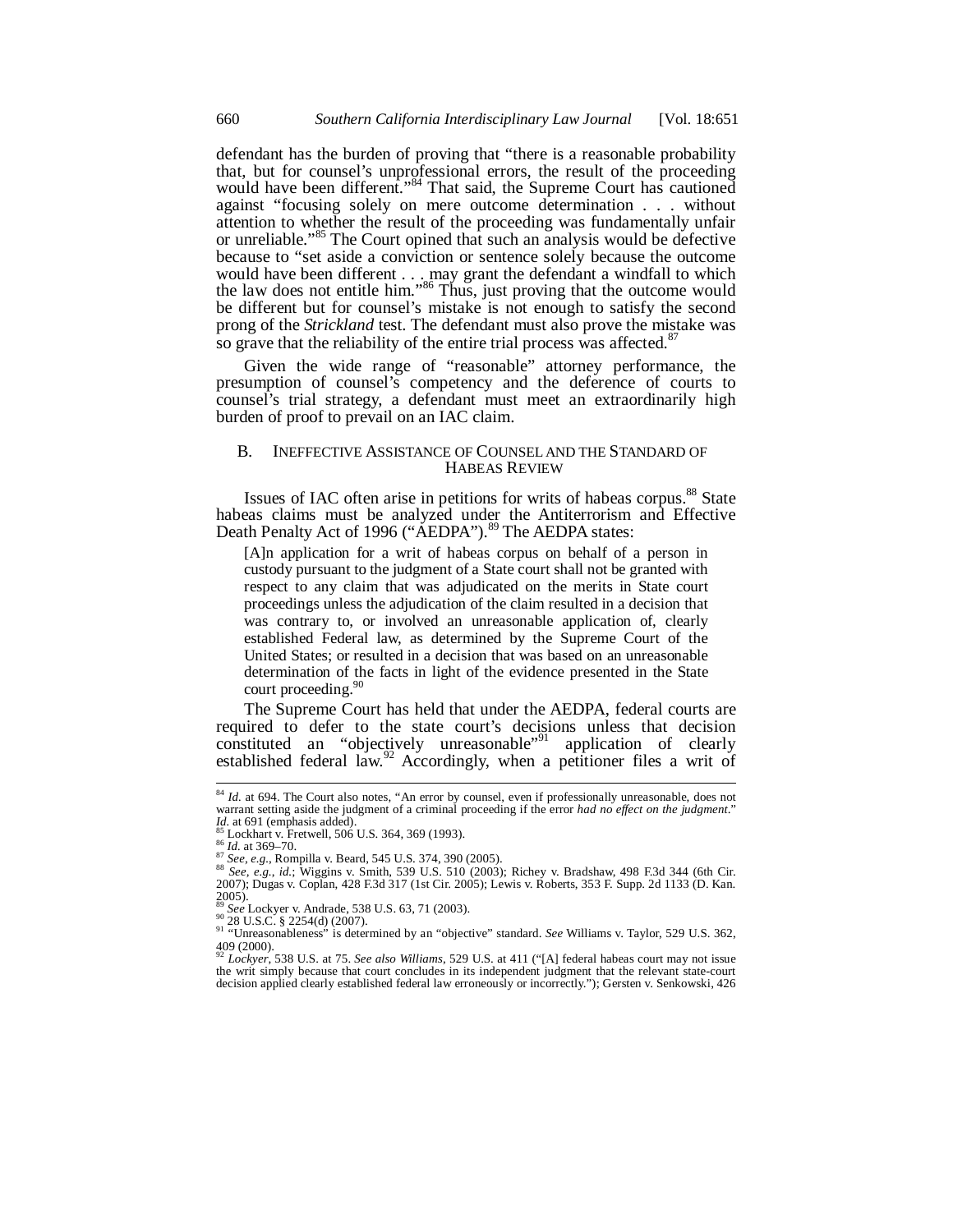habeas corpus alleging IAC, the threshold question is whether the state court unreasonably applied the *Strickland* standard.

#### 1. *The Admission of Expert Testimony and Federal Habeas Review*

Because a state trial court's decision regarding the admissibility of expert testimony is a matter of state law, it is not recognized by federal courts under federal habeas review.<sup>93</sup> Thus even if a federal court disagrees with the state court's admittance of expert testimony, under federal habeas review, the court may not address the issue unless the admission of the evidence violated a specific constitutional guarantee.<sup>9</sup>

## C. GROWING SKEPTICISM, INEFFECTIVE ASSISTANCE, AND THE SECOND **CIRCUIT**

The 1980's witnessed a massive change in public awareness of CSA.<sup>95</sup> As the public became more aware of the issue, the number of reported cases of CSA skyrocketed—the number of sexually abused children surged from 6,000 in 1976 to an estimated 100,000 cases just eight years later.<sup>96</sup> Coupled with this rising awareness, however, was the growing worry that innocent people were being falsely accused of CSA as chilling accounts of false accusations levied by "coercive investigators" and "overzealous prosecutors" were widely disseminated in the media.<sup>97</sup> A few cases in particular gained notoriety as direct consequences of the "wave of hysteria" regarding CSA allegations.<sup>98</sup> Consequently, both the general public and courts alike grew increasingly skeptical of allegations of CSA. In the Second Circuit, this growing skepticism can be traced through the evolution of the defense counsel's duty to consult an expert in CSA cases.

-

F.3d 588, 607 (2d Cir. 2005) (stating that "to be 'unreasonable,' the state court's application of federal law must reflect 'some increment of incorrectness beyond error,' although that 'increment need not be great''') (citing Henry v. Poole, 409 F.3d 48, 68 (2d Cir. 2005)).

<sup>93</sup> *See, e.g.*, Morrison v. Schriro, 2007 WL 4661614, at \*13, (D. Ariz. 2007) (stating that "the claim Petitioner's rights were violated because the trial court refused to conduct a Frye hearing is arguably not cognizable in the context of a petition seeking federal habeas relief because it raises an issue of state law, rather than federal constitutional law"). <sup>94</sup> *See* Milone v. Camp, 22 F.3d 693, 702 (7th Cir. 1994) (adding that "[a]bsent a showing that the

admission of the evidence violated a specific constitutional guarantee, a federal court can issue a write of habeas corpus on the basis of a state court evidentiary ruling only when that ruling violated the

defendant's right to due proves by denying him a fundamentally fair trial").<br><sup>95</sup> JULES EPSTEIN, THE PROSECUTION AND DEFENSE OF SEX CRIMES § 5.02 (Matthew Bender & Co.,  $\lim_{6}$  2007).

<sup>96</sup> *Id.* <sup>97</sup> *See, e.g.*, Richard A. Gardner, Letter to the Editor, *Child Sex Abuse Cases Can Be Witch Hunts*, N.Y. TIMES, June 19, 1992, at A26; Evelyn Nieves, *Abuse-Case Reversal Called Sign of Trend*, N.Y. TIMES, April 6, 1993, at B4.

<sup>.&</sup>lt;br>*See generally, D*OROTHY RABINOWITZ, NO CRUELER TYRANNIES: ACCUSATION, FALSE WITNESS, AND OTHER TERRORS OF OUR TIMES (Simon & Schuster 2004) (describing, among others, the 1985 Margaret Kelly Michaels case and the 1995 Wenatchee Washington case).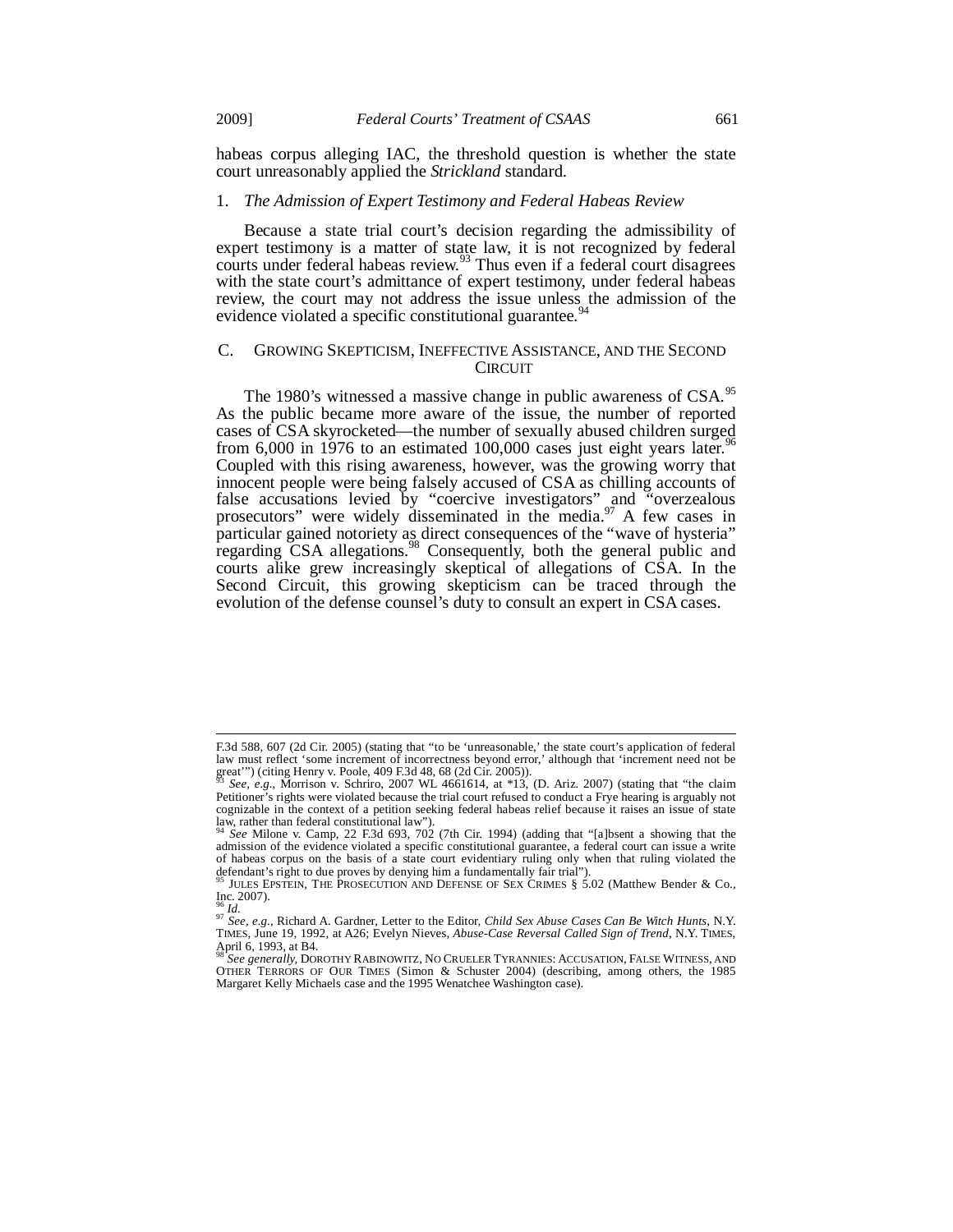#### 1. *The Duty to Call or Consult a Medical Expert*

#### *a. Is There a Duty to Consult an Expert?*

Traditionally, the decision of whether or not to consult or call an expert has almost always been viewed as a strategic decision.<sup>99</sup> For this reason, courts have generally been reluctant to find IAC when defense counsel fails to call an expert.<sup>100</sup> The Second Circuit was no different. In the 1983 case *Trapnell v. United States*,<sup>101</sup> for example, the Second Circuit ruled that a defense counsel's failure to call certain medical expert witnesses was a strategic choice and therefore did not constitute  $\text{IAC}.^{102}$  However, as general skepticism of CSA allegations continued to spread, the Second Circuit's traditional deference to the defense counsel's trial strategy eroded in favor of an affirmative duty to consult a medical expert in CSA cases.

#### *b. Lindstadt v. Keane*

The Second Circuit first discussed the possibility of such a duty in the 2001 case *Lindstadt v. Keane*. 103 In *Lindstadt*, the defendant George Lindstadt was convicted in the New York Supreme Court of Suffolk County for acts of sodomy against his young daughter.<sup>104</sup> After failed appeals at the state court level,<sup>105</sup> Lindstadt petitioned for a writ of habeas corpus on the grounds that he was denied his Sixth Amendment right to enjoy effective assistance of counsel.<sup>106</sup> Citing four errors made by Lindstadt's defense counsel, the Second Circuit Court of Appeals reversed the Eastern District of New York Court's decision to deny Lindstadt's writ and granted Lindstadt's petition on the basis that the defense counsel's four errors amounted to constitutionally ineffective performance.<sup>107</sup> For the purposes of this Note, I will only discuss one of these alleged errors, the defense counsel's failure to consult a medical expert and "effective[ly] challenge . . . the only physical evidence of sexual abuse."<sup>108</sup>

During the *Lindstadt* trial, the only physical evidence of sexual abuse that the prosecution presented was the testimony of Dr. Milton Gordon, a pediatrician who performed a genital examination on the alleged victim.<sup>109</sup> Dr. Gordon concluded that his observations were "consistent with sexual abuse" based on two pieces of medical literature, the "Boston study" and a

-

<sup>&</sup>lt;sup>99</sup> *See, e.g.*, Lema v. United States, 987 F.2d 48, 54 (1st Cir. 1993).<br><sup>100</sup> *See, e.g.*, Samatar v. Clarridge, 225 F. App'x 366 (6th Cir. 2007) (holding a failure to call an expert witness "is unquestionably tactical" and does not constitute ineffective assistance of counsel); Phoenix v. Matesanz, 233 F.3d 77 (1st Cir. 2000) (holding that counsel's failure to call blood and fingerprint experts was strategic and therefore not ineffective assistance of counsel); Knott v. Mabry, 671 F.2d 1208 (8th Cir. 1982) (holding that counsel's failure to consult an arson expert in an arson case did not constitute ineffective assistance of counsel).<br><sup>101</sup> 725 F.2d 149 (2d Cir. 1983).

<sup>102</sup> *Id.* at 156.<br>
102 *Id.* at 156.<br>
103 239 F.3d 191 (2d Cir. 2001).<br>
104 *Id.* at 193.<br>
106 *Id.*<br>
107 *See id.* at 194, 197–205.<br>
108 *Id.* at 194, 197–205.<br>
108 *Id.* at 194.<br>
109 *Lindstadt*, 239 F.3d at 195–96, 201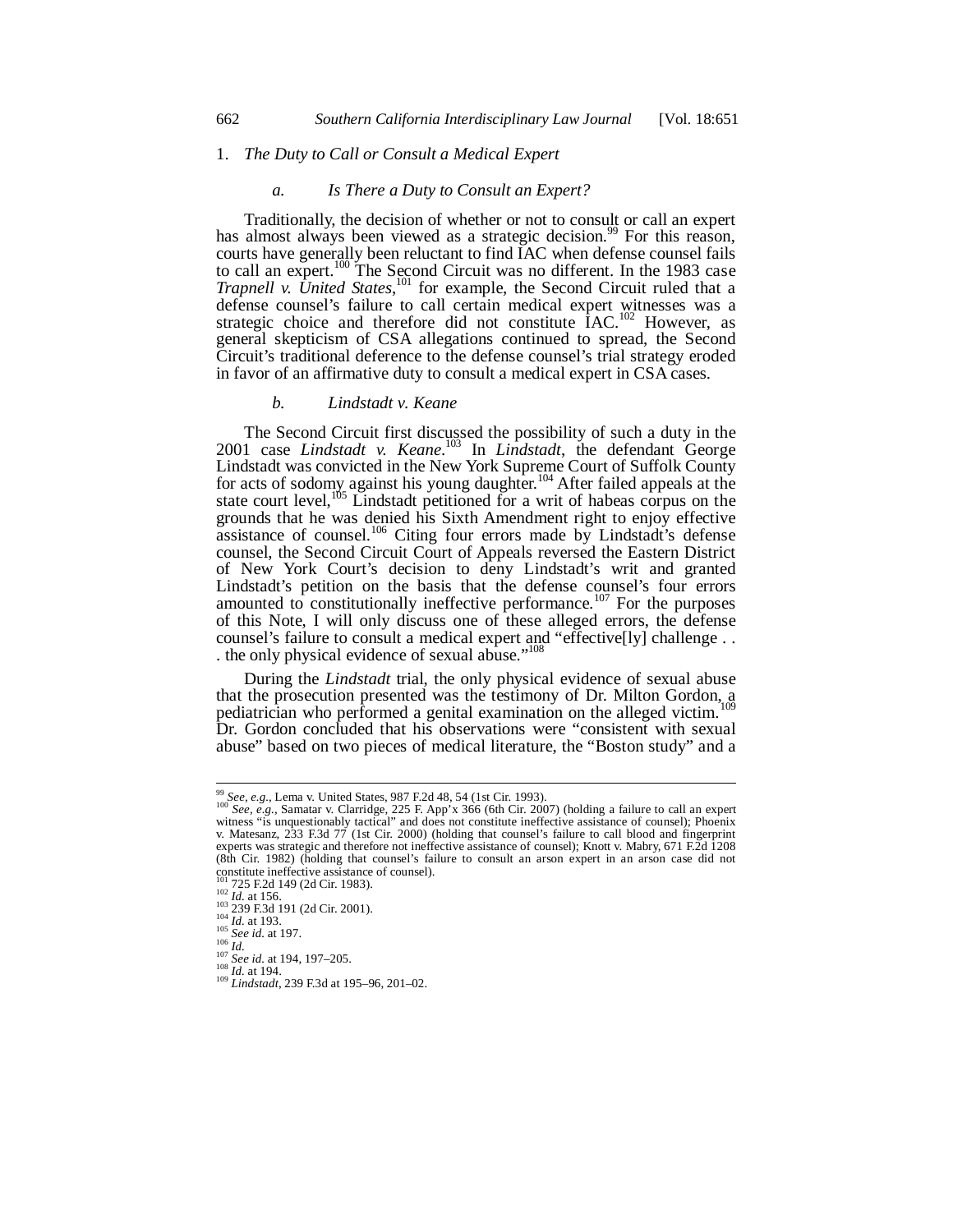review conducted by Dr. McCaully of Johns Hopkins University.<sup>110</sup> Relying on these two studies, Dr. Gordon rejected Lindstadt's counsel's attempt during cross-examination to "elicit an admission" that the physical evidence might have been caused by factors other than sexual abuse.<sup>111</sup> At no point before or during the trial did the defense counsel request or attempt to secure a copy of either study.<sup>1</sup>

The Second Circuit Court of Appeals found that Lindstadt's counsel's failure to request copies of the two studies cited by Dr. Gordon and familiarize himself with them was "an amazing dereliction"<sup>113</sup> that resulted in a "ruinous" cross-examination of Dr. Gordon.<sup>114</sup> The court further faulted Lindstadt's counsel for failure to contact "an expert, either to testify or (at least) to educate counsel on the vagaries of abuse indicia."<sup>115</sup> Reasoning that if Lindstadt's counsel had consulted a medical expert, he could have easily obtained evidence that cast doubt on Dr. Gordon's testimony,<sup>116</sup> the court remarked that "It is difficult to imagine a child abuse case  $\ldots$  where the defense would not be aided by the assistance of an expert."<sup>117</sup> The court therefore granted Lindstadt's petition for writ of habeas corpus on the conclusion that Lindstadt's counsel's failure to consult an expert "contributed significantly to his ineffectiveness."<sup>118</sup>

## *c. Pavel v. Hollins*

Soon after *Lindstadt*, the Second Circuit heard a factually similar case in *Pavel v. Hollins*. 119 As in *Lindstadt*, the defendant in *Pavel*, Kenneth Pavel, was convicted of  $CSA_{120}^{120}$  and likewise petitioned for a writ of habeas corpus on the basis of IAC.<sup>121</sup> Pavel alleged that his defense counsel's failure to call a medical expert contributed to his deprivation of effective assistance.<sup>122</sup> Sanford Meltzer, Pavel's defense counsel, had failed to prepare a defense, based on his belief that the trial judge would grant his

 $\overline{a}$ 

<sup>&</sup>lt;sup>110</sup> *Id.* at 196. This Note does not purport to support or challenge the medical soundness of Dr. Gordon's testimony.

Id. ("Defense counsel tried to elicit an admission that the damage might have been caused by horseback riding, gymnastics, masturbation, or infection; the doctor's rejection of each of these alternative causes was based largely on the 'Boston study' and the 'McCaully review' he had referenced earlier.").<br> $\frac{12}{12}$  *Id.* at 201–02.

<sup>&</sup>lt;sup>112</sup> *Id.* at 201-02.<br><sup>113</sup> *Id.* at 201.<br><sup>114</sup> *Id.* at 202. The Court rejected the district court's opinion that Lindstadt's counsel performed a satisfactory cross-examination of Dr. Gordon: "This effort was hamstrung familiarity with the studies upon which Dr. Gordon was presumably relying; the effect was ruinous . . .

 $^{115}$  Lindstadt, 239 F.3d at 202.

<sup>&</sup>lt;sup>116</sup> *See id.* at 201 ("[A]n expert could have brought to light a contemporaneous study . . . that found similar irregularities on the hymens of girls who were *not* abused."). See also id. at 202 (noting that Lindstadt's appellate counsel "was able to locate contemporaneous studies that cast doubt on any link between (i) the scarring of the posterior fourchette disclosed by the toliudine dye test and (ii) sexual abuse").

<sup>&</sup>lt;sup>117</sup> *Id.* (citing Beth A. Townsend, *Defending the "Indefensible": A Primer to Defending Allegations of Child Abuse,* 45 A.F.L. REV. 261, 270 (1998)).

<sup>&</sup>lt;sup>119</sup> 261 F.3d 210 (2d Cir. 2001).<br><sup>120</sup> 261 F.3d 210 (2d Cir. 2001).<br><sup>120</sup> Defendant was convicted of sexually abusing his sons, Matthew and David Pavel. *Id.* at 211.<br><sup>121</sup> *Id.* Again, for purposes of this Note, I will writ.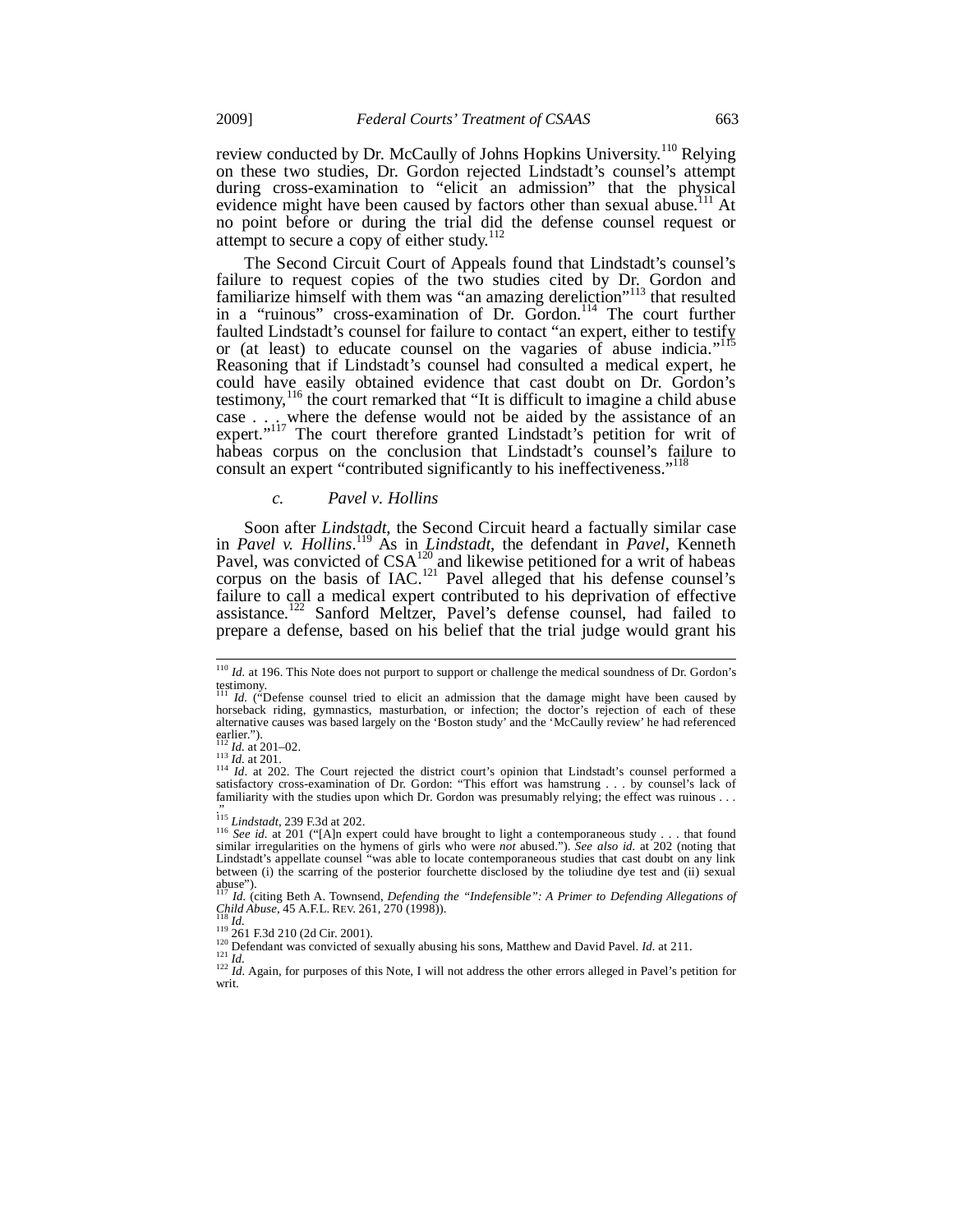motion to dismiss the charges based on insufficient evidence.<sup>123</sup> Consequently, Meltzer failed to consult with or call a medical expert to testify about either of the alleged victims' physical examinations.<sup>124</sup>

The Second Circuit Court of Appeals viewed *Pavel* as substantially similar to *Lindstadt* on the basis that "[b]oth cases were essentially 'credibility contests.'"<sup>125</sup> Accordingly, "[w]hen a sex abuse case boils down to such a 'credibility contest,' physical evidence will often be important.' Additionally, the court argued, "[W]hen a case hinges all-but-entirely on whom to believe, an expert's interpretation of relevant physical evidence (or the lack of it)" is especially important.<sup>127</sup> Therefore, the court concluded, in cases involving CSA and the "vagaries of abuse indicia," effective counsel performance will "generally require some consultation with an expert."<sup>12</sup>

The court found Meltzer's excuse for failing to call a medical expert "inadequate" and that it contributed to his "constitutionally deficient" performance.129 Although the *Pavel* court acknowledged the deference usually accorded to a defense counsel's "strategic" decisions under *Strickland*, it distinguished from *Strickland*, reasoning that Meltzer's decision to not consult or call a medical expert could not be described as "strategic" because it had "nothing to do with serving Pavel's interests."<sup>130</sup> More significantly, the court concluded that Meltzer's failure to call a medical expert was constitutionally deficient because it was "not based on pre-trial consultation with such an expert."<sup>13</sup>

#### *d. A Per Se Rule?*

From *Lindstadt* and *Pavel*, a per se rule seemed to emerge. Noting the tendency for CSA cases to turn into credibility contests, the Second Circuit Court of Appeals stressed the importance of the defense counsel's pre-trial investigation and analysis of physical evidence. Taken together, the court's decisions in *Lindstadt* and *Pavel* imposed a duty on defense counsels in CSA cases to call or at least consult with a medical expert. In other words, when presented with physical indicia of CSA, defense counsel's failure to consult a medical expert would be sufficient "evidence of nearly per se ineffectiveness."<sup>132</sup> However, did this new duty only apply to calling and

 $123$  *Id.* at 212 & n. 2 (Meltzer later testified, "I felt that the medical evidence was insufficient to sustain a conviction. As a result, I did not prepare a defense for Mr. Pavel, believing instead that a motion to dismiss the State's case at the close of its evidence in chief would be granted by the Court.").

<sup>&</sup>lt;sup>124</sup> *Id.* at 212. The prosecution presented a medical expert who testified that the records of the boys' physical examinations were consistent with their allegations of sexual abuse. *Id.* at 215.

physical examinations were consistent with their allegations of sexual abuse. *Id.* at 215.<br><sup>125</sup> *Pavel*, 261 F.3d at 224 (noting, "In both cases, the only witnesses to the alleged abuse were its victims and the defendan

of the matter.").

<sup>&</sup>lt;sup>128</sup> *Id.*<br><sup>129</sup> *Id.* at 223.<br><sup>130</sup> *Id.* at 223.<br><sup>131</sup> Pavel, 261 F.3d at 223.<br><sup>131</sup> Jelinek v. Costello, 247 F. Supp. 2d 212, 271–72 (E.D.N.Y. 2003); Spencer v. Donnelly, 193 F. Supp.<br>2d 718, 734–35 (W.D.N.Y. 2002) (D grounds that his defense counsel's failure to consult a medical expert to "educate her on the vagaries of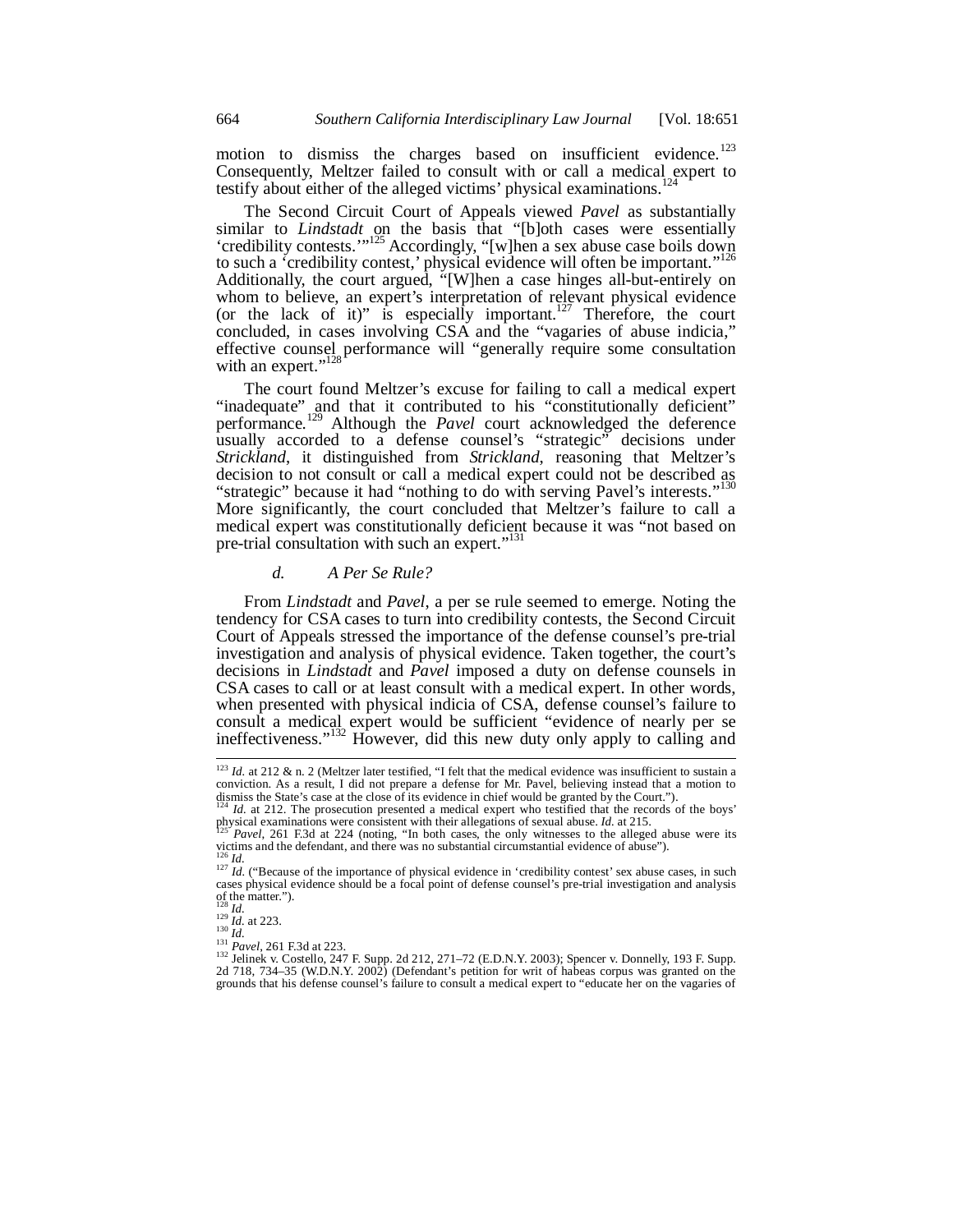consulting medical experts, or did the Second Circuit's rule portend a move into expert psychological testimony? The Second Circuit did not leave this question unanswered for long.

#### 2. *The Duty to Consult an Expert Applies to Psychological Witnesses*

Two years after *Lindstadt* and *Pavel*, the Second Circuit once again addressed the issue of the defense counsel's duty to consult an expert in CSA cases in  $Eze$  v. Senkowski.<sup>133</sup> This time, however, the court not only affirmed the duty to consult a medical expert but also considered the duty to consult a psychological expert.

#### *a. Eze v. Senkowski*

Defendant Louis Eze was charged with and convicted of sexually abusing his nieces, Chendo and Nnedi.<sup>134</sup> At trial, the prosecution's only proffered physical evidence of sexual abuse was based on the testimony of Dr. Stephen Lazoritz, the physician who examined the girls.<sup>135</sup> Based on his observations that the girls had "abnormal and attenuated hymens," Dr. Lazoritz concluded that both Chendo and Nnedi were sexually abused.<sup>136</sup> On cross-examination, however, Eze's defense counsel ably and effectively elicited answers from Dr. Lazoritz stating that his findings regarding Chendo and Nnedi's hymens could have been caused by trauma other than sexual abuse.<sup>137</sup>

In addition to Dr. Lazoritz's testimony regarding the physical evidence, the prosecution also presented expert witness Jan Henry to testify about the psychology of CSA.<sup>138</sup> Ms. Henry's testimony was limited to explaining  $\overline{\text{CSAAS}}^{139}$  and the behavioral characteristics of sexually abused children.<sup>140</sup> On cross-examination, Ms. Henry acknowledged the susceptibility of children to adult influence and the possibility "that a child's mental process could change the facts surrounding the abuse and add people who were not actually there."<sup>141</sup> Defense counsel was thus able to effectively cross-

-

 $\int_{141}^{141}$  *Id.* at 117.

abuse indicia" in a child sexual abuse case contributed to defense counsel's ineffective assistance of counsel.). *See also* Eze v. Senkowski, 321 F.3d 110 (2d Cir. 2003) ("A lesson to be learned from *Lindstadt* and *Pavel* is that when a defendant is accused of sexually abusing a child and the evidence is such that the case will turn on accepting one party's word over the other's, the need for defense counsel to, *at a minimum, consult with an expert* to become educated about the 'vagaries of abuse indicia' is crucial." (emphasis added)).

<sup>133 321</sup> F.3d 110.<br>
<sup>133</sup> 321 F.3d 110.<br>
<sup>134</sup> *Id.* at 112.<br>
<sup>136</sup> *Id.* at 115 ("Dr. Lazoritz concluded 'beyond a reasonable degree of medical certainty that [Chendo] was sexually abused . . . .' Dr. Lazoritz was less certain that Nnedi had been sexually abused and concluded that 'if Nnedi made a statement that she was sexually abused, I would say, with a reasonable degree of medical certainty, that these findings were consistent with that abuse."").

<sup>&</sup>lt;sup>137</sup> *Id.* (The Court also noted that the "most critical point elicited during Dr. Lazoritz's cross examination was that he had examined Chendo in 1988, at which point he made findings regarding her attenuated hymen and scar tissue similar to those he made in January 1992. This line of questioning raised the serious possibility that Chendo's abnormally large hymenal opening in 1992 existed prior to the alleged abuse in 1991.").<br> $^{138}$  *Id.* at 116–17.

<sup>138</sup> *Id.* at 116–17. 139 *Eze*, 321 F.3d at 116–17. Note that, in *Eze*, the Court refers to CSAAS as "child sexual abuse syndrome."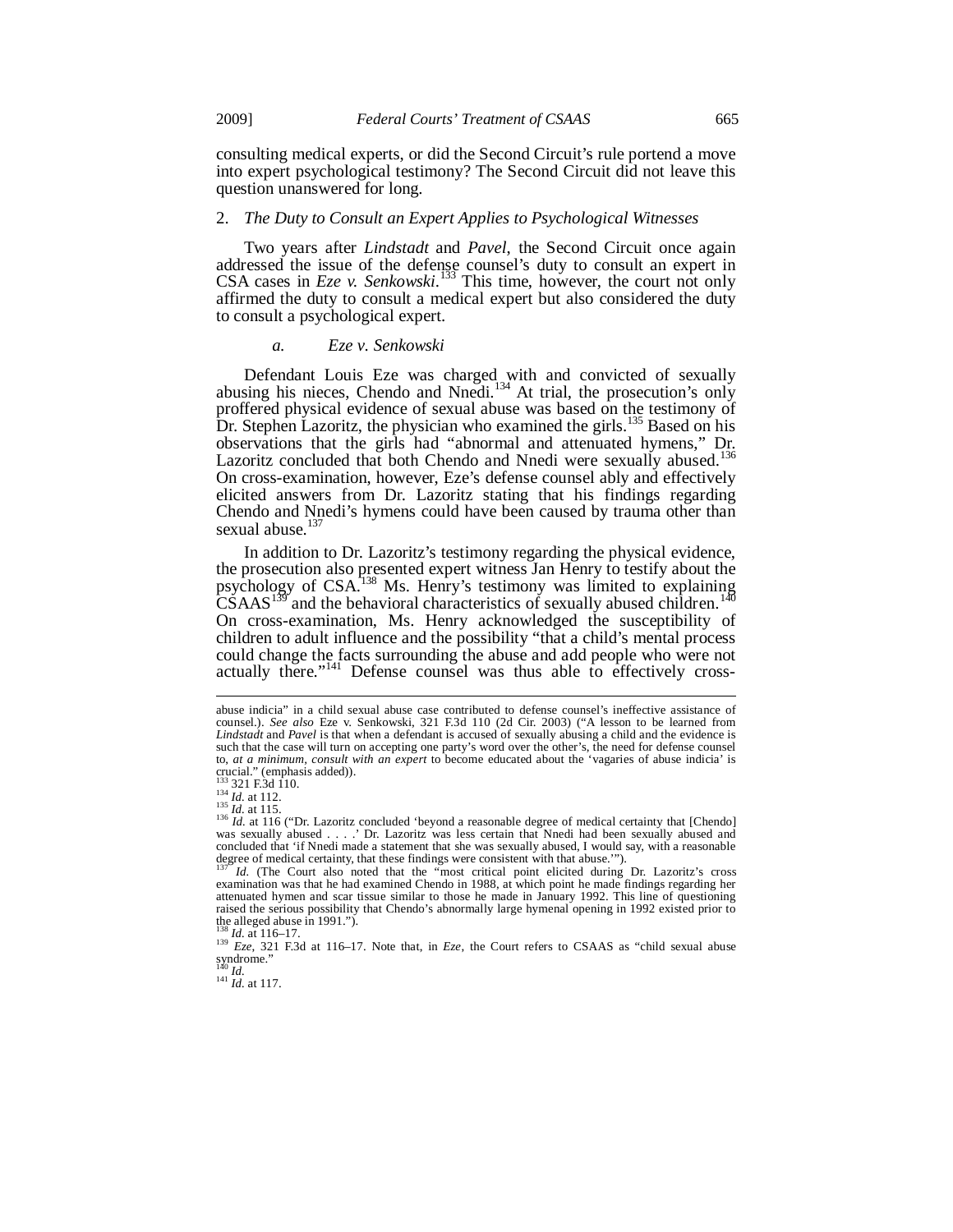examine both the medical and psychological experts presented by the prosecution.

Eze was convicted based on the girls' testimony and the expert medical and psychological testimony at trial.<sup>142</sup> He subsequently petitioned for a writ of habeas corpus, citing  $IAC$ <sup>143</sup>. The district court rejected Eze's claim, but the appellate court vacated and remanded the case to the district court to allow Eze's trial counsel to explain his acts and omissions.<sup>144</sup> In to allow Eze's trial counsel to explain his acts and omissions.<sup>144</sup> particular, the Court of Appeals was interested in why Eze's trial counsel failed to call both a medical expert and an expert to refute Ms. Henry's testimony about the behavioral patterns of sexually abused children.<sup>1</sup> Even though in comparison to Lindstadt's and Pavel's trial counsel, Eze's trial counsel was able to effectively cross-examine both witnesses, his failure to independently consult medical and psychological experts was enough to cause the appellate court to question the effectiveness of his performance and consequently vacate and remand the decision to the district court.<sup>146</sup> Noting the incredibly high standard of effective assistance of counsel the court in *Eze* established, the court in *Jelinek v. Costello*<sup>147</sup> stated, "The court of appeals for the Second Circuit has recently gone so far as to imply that all of counsel's significant trial decisions must be justified by a sound strategy—*a significant raising of the bar that would appear to*  require an unrealistic degree of perfection in counsel."<sup>148</sup> The appellate court's interest in why Eze's trial counsel failed to consult a psychology expert was particularly noteworthy—before this case, the court had only considered a defense counsel's failure to consult or call a *medical* expert when reviewing petitions for writ of habeas corpus alleging IAC. *Eze* thus signaled the beginning of the Second Circuit's expansion of what type of experts a defense counsel must consult in a CSA case.

#### *b. Gersten v. Senkowski*

Although the Second Circuit briefly considered in *Eze* whether a defense counsel's duty to consult an expert in CSA cases extended to psychological experts, the court did not fully address this question until Gersten v. Senkowski.<sup>149</sup> By concluding that Gersten's counsel was ineffective for two independent and equally harmful reasons—(1) failing to consult a medical expert and (2) failing to consult a psychological expert, the court unmistakably expanded the duty of defense counsels in CSA cases to also include the duty to consult psychological experts.

148 <del>24</del>7 F. Supp. 20<br>149 *Id.* at 267 (emphasis added).<br><sup>149</sup> 426 F.3d 588.

 $142$  *Id.* at 119.

<sup>&</sup>lt;sup>142</sup> *Id.* at 119.<br><sup>143</sup> *Id.* at 119–20.<br><sup>144</sup> *Id.* at 136–38.<br><sup>145</sup> *Eze*, 321 F.3d at 136.<br><sup>146</sup> *Id.* Noting the incredibly high standard of effective assistance of counsel the court in *Eze* established, the court in *Jelinek* stated, "The court of appeals for the Second Circuit has recently gone so far as to imply that all of counsel's significant trial decisions must be justified by a sound strategy—a significant *raising of the bar that would appear to require an unrealistic degree of perfection in counsel.*" 247 F. Supp. 2d at 267 (emphasis added).<br><sup>147</sup> 247 F. Supp. 2d 212.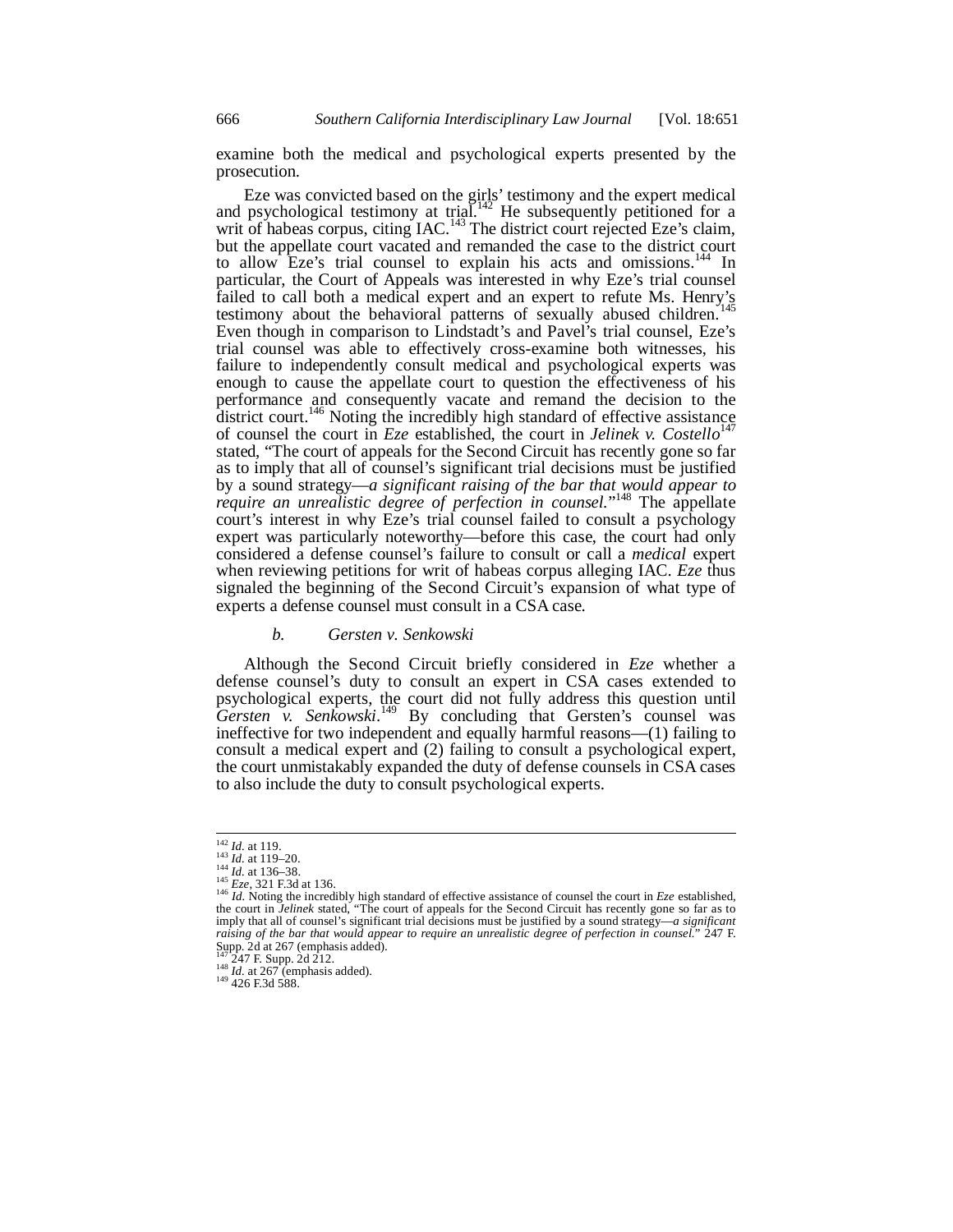#### *i. Duty to Consult Medical Expert*

In *Gersten*, the Appellate Court reviewed the Eastern District of New York's decision to grant petitioner Ben Gersten's petition for a writ of habeas corpus on the basis that he had received  $IAC<sup>150</sup>$  Gersten had been charged and convicted of sexually abusing his daughter.<sup>151</sup> During the trial, the prosecution presented five witnesses, including Dr. Bella Silecchia, a medical expert who had physically examined the alleged victim.

At trial, Dr. Silecchia reported that on her observations and concluded that her findings could not be explained by anything other than penetrating trauma, thus fully supporting the allegations that the alleged victim had been sexually abused.<sup>152</sup> On cross-examination, Gersten's defense counsel elicited concessions from Dr. Silecchia stating that she was unable to establish when the damage to the hymen or rectum occurred, but the defense counsel failed to examine the colposcope photographs that Dr. Silecchia had based many of her conclusions on pretrial and "did not once refer" to them during cross-examination.<sup>153</sup>

Gersten submitted an affidavit from Dr. Jocelyn Brown, a doctor specializing in pediatric medicine in support of his petition for a writ of habeas corpus.<sup>154</sup> After reviewing Dr. Silecchia's testimony, the alleged victim's medical records, and the colposcope photographs, Dr. Brown stated in her affidavit that Dr. Silecchia's findings were "no longer considered of significance in the forensic community when evaluating children suspected of being sexually abused  $\ldots$ .  $\ldots$ <sup>155</sup> In complete contradiction to Dr. Silecchia's findings, Dr. Brown strongly asserted that the physical evidence presented in the case "did not appear in any respect to be indicative of penetrating trauma to the alleged victim's vagina or anus, and thus none of the medical evidence corroborated the allegations of abuse or the alleged victim's testimony."<sup>156</sup> Additionally, Dr. Brown stated that she would have offered and testified to these opinions if she had been consulted by Gersten's defense counsel.<sup>1</sup>

Given the Second Circuit's previous holdings in *Lindstadt* and *Pavel*, the court unsurprisingly concluded that defense counsel's failure to consult or call a medical expert to review or challenge Dr. Silecchia's medical evidence constituted IAC.<sup>158</sup> The court found that had counsel performed even a rudimentary investigation, he would have readily discovered "exceptionally qualified medical experts . . . who would testify that the prosecution's physical evidence was not indicative of sexual penetration

<sup>&</sup>lt;sup>150</sup> *Id.* at 591.<br><sup>151</sup> *Id.* at 594–95 ("She stated that the findings could not be explained by blunt, nonpenetrating trauma such as 'fall[ing] onto the bar of a bike or something,' and that the trauma to the hymen could not be explained by masturbation because a child masturbating for pleasure would tend to focus on the clitoris and not the hymen, and in any event to explain the penetrating trauma that Dr. Silecchia found would require masturbation to the point of pain and bleeding . . . .").<br><sup>153</sup> Id. at 595–96.

<sup>154</sup> *Id.* at 599.<br>
154 *Id.* at 599.<br>
155 *Gersten*, 426 F.3d at 599.<br>
156 *Id.* at 600.<br>
<sup>157</sup> *Id.* 158 *Id.* at 610–11, 614.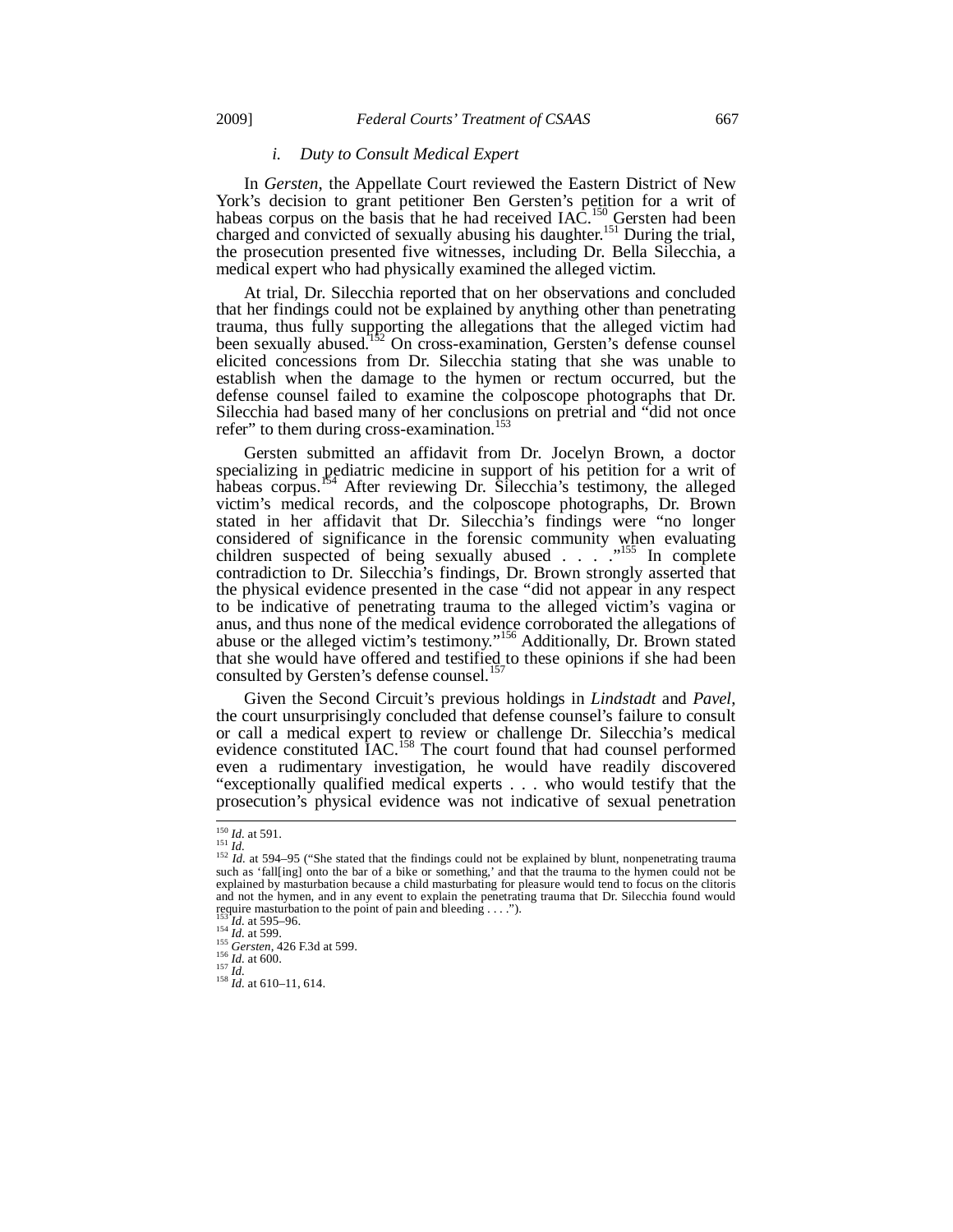and provided no corroboration whatsoever of the alleged victim's story."<sup>159</sup> By failing to consult a medical expert, "[the defense counsel] essentially conceded that the physical evidence was indicative of sexual penetration." Noting that the prosecution's case "rested centrally on the alleged victim's testimony and its corroboration by the indirect physical evidence as interpreted by the medical expert," the court therefore found that the defense counsel's failure to consult a medical expert constituted ineffective assistance.<sup>160</sup>

## *ii. Duty to Consult Psychological Expert*

What distinguished *Gersten* from previous holdings, however, is that the Second Circuit also directly addressed a defense counsel's duty to consult a psychological expert. One of the expert witnesses the prosecution presented was Dr. Donald J. Lewittes, a child psychologist who testified primarily about CSAAS.<sup>161</sup> Dr. Lewittes testified about the behavioral and psychological responses of sexually abused children and the "idiosyncratic reactions" to sexual abuse that children might present.<sup>162</sup> Dr. Lewittes did not testify about the facts of Gersten's particular case nor did he offer any opinion specific to the alleged victim in the case.<sup>163</sup> Gersten's defense counsel did not ask Dr. Lewittes any questions about the scientific basis and validity of CSAAS.<sup>164</sup>

In support of his petition for writ, Gersten attached a particularly damning affidavit from Dr. John C. Yuille, a forensic psychologist and professor.165 Dr. Yuille's affidavit stated that CSAAS is "no longer regularly accepted in the CSA research community" and "has no scientific validity in the field of CSA."<sup>166</sup> The court, seizing on Dr. Yuille's attack on CSAAS, concluded that defense counsel's failure to consult a psychological expert to rebut Dr. Lewittes's testimony on CSAAS constituted IAC.<sup>167</sup> The Court's skepticism as to the validity of the alleged victim's claims of sexual abuse and the scientific validity of CSAAS testimony was abundantly clear<sup>168</sup> when it stated:

*[E]ven a minimal amount* of investigation into the purported "Child Sexual Abuse Accommodation Syndrome" would have revealed that it lacked any scientific validity for the purpose for which the prosecution

<sup>&</sup>lt;sup>159</sup> *Id.* at 608.<br><sup>160</sup> *Id.* ("[I]n a case where the only direct evidence that any crime occurred or that, if it did, the petitioner committed it, was the testimony of the alleged victim, for defense counsel to simply concede the medical evidence without any investigation into whether it could be challenged was performance<br>the medical evidence without any investigation into whether it could be challenged was performance that the state court could not reasonably find to be objectively reasonable.").<br> $161$  Gersten, 426 F.3d at 596–97.<br> $162$  Id.

<sup>&</sup>lt;sup>161</sup> *Gersten*, 426 F.3d at 596–97.<br><sup>162</sup> *Id.*<br><sup>163</sup> *Id.* at 597.<br><sup>164</sup> *Id.* Counsel's failure to question Dr. Lewittes seemed to particularly trouble the Court: "Defense counsel did not ask Dr. Lewittes any questions regarding Child Sexual Abuse Accommodation Syndrome . . . nor did counsel ask any questions about<br>the *"research literature*" that *purportedly* supported his conclusion . . . ." *Id.* (emphasis added).<br><sup>165</sup> *Id.* at 599

the *"research literature"* that *purportedly* supported his conclusion . . . ." *Id.* (emphasis added).<br><sup>165</sup> *Id.* at 599.<br><sup>166</sup> *Id.* at 600–01.<br><sup>167</sup> Gersten, 426 F.3d at 611.<br><sup>167</sup> Gersten, 426 F.3d at 611.<br><sup>168</sup> See support her story.").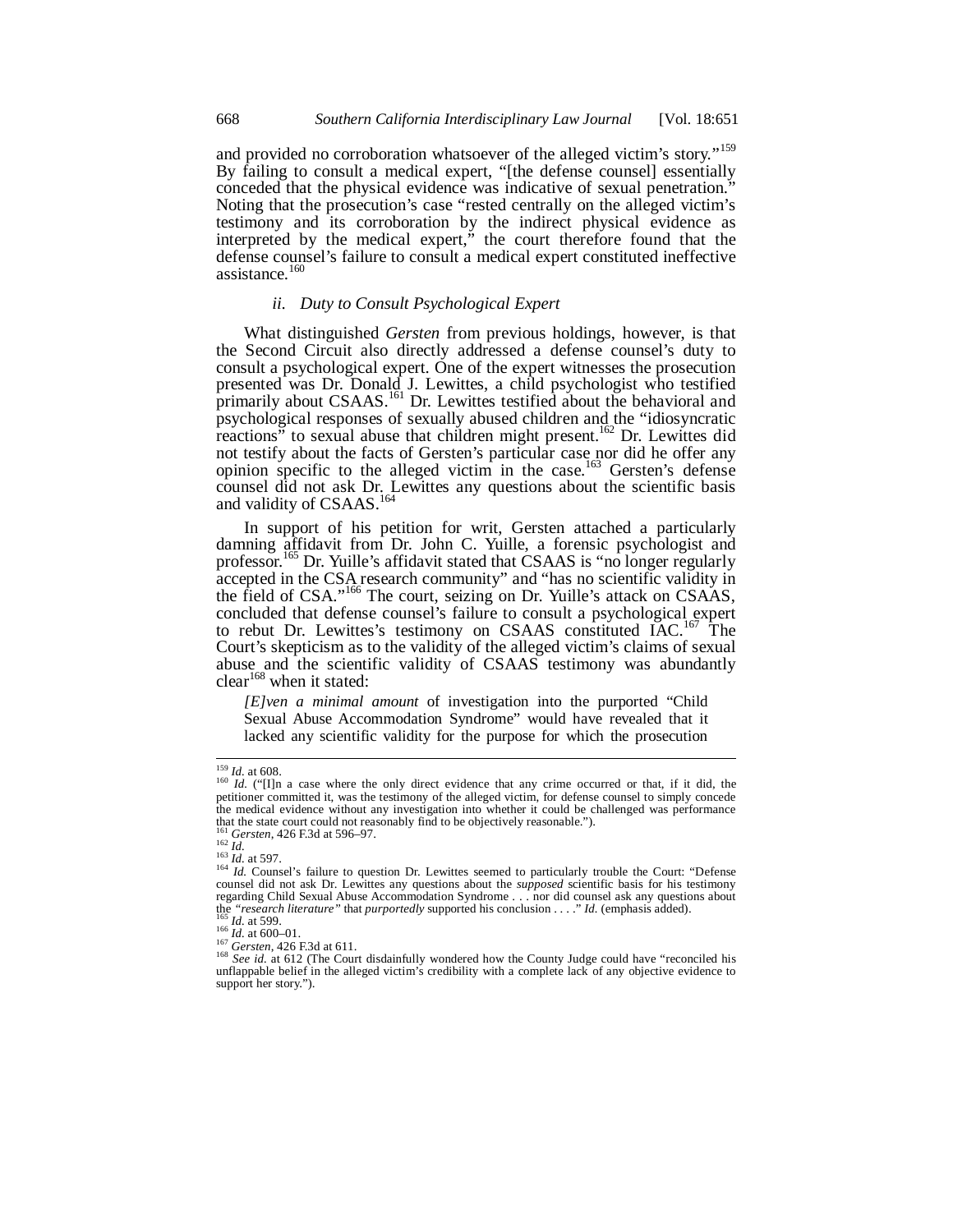utilized it: as a generalized explanation of children's reactions to sexual abuse, including delayed disclosure and blurred memory.<sup>169</sup>

The court's statement that only a "minimal" amount of investigation into CSAAS would be necessary to effectively refute its purported scientific and legal value illustrates just how much the court doubts the theory's scientific validity. In effect, the *Gersten* holding mandates a defense counsel to consult with a psychological expert for the sole purpose of attacking the scientific validity of CSAAS.

The Second Circuit has thus transitioned from deferring to counsel's trial decisions to the point where a defense counsel's failure to consult with any expert, medical or psychological, in a CSA case is almost automatically sufficient proof of IAC. What could account for the Second Circuit's rapidly expanding demands of defense counsel in CSA cases? Perhaps the Second Circuit's demand on defense counsel in CSA cases to consult with experts regarding medical issues allowed it to more easily apply its logic to psychology, a less respected branch of science—after all, if medical doctors were incorrect about sexual abuse, then surely psychologists could also be doubted.

#### D. OUTSIDE THE SECOND CIRCUIT

The line of Second Circuit cases just examined are indicative of the way federal courts, which were unable to question the admittance of such testimony when reviewing federal habeas claims, were still able to inject their doubts and skepticism regarding CSAAS expert testimony through findings of IAC.

Altogether, *Pavel*, *Lindstadt*, and *Gersten* illustrate not only the evolving duties of defense counsel in CSA cases—duties to consult both medical and psychological experts in all cases of CSA—but they also illustrate the impetus behind those changes—increasing doubts about the scientific validity of CSAAS. The pertinent question, therefore, is whether other circuits are likely to adopt the approach of the Second Circuit. Recent cases in both the Tenth and Ninth Circuits suggest that the answer is yes.

The 2006 case *Barkell v. Crouse*, 170 suggests the Tenth Circuit's willingness to follow the Second Circuit's approach and impose stricter duties on defense counsel in CSA cases. In *Barkell*, defendant Gerald Barkell was convicted for sexually abusing his stepdaughter.<sup>171</sup> After the Wyoming Supreme Court denied Barkell's appeal for remanding the case to the trial court for an evidentiary hearing, Barkell petitioned for a writ of habeas corpus on two grounds: first, that his rights to due process and meaningful appeal were violated and second, that he was denied IAC.<sup>1</sup>

<sup>&</sup>lt;sup>169</sup> *Id.* at 611 (emphasis added). Here, Yuille speaks specifically to the issue of delayed disclosure and blurred memory, but his comments serve as a general indictment of CSAAS.<br><sup>170</sup> 468 F.3d 684 (10th Cir. 2006).

<sup>&</sup>lt;sup>171</sup> *Id.* at 687. <sup>171</sup> *Id.* at 687. <sup>172</sup> *Id.* For the purposes of this Note, I will not discuss Barkell's claim of violations of his rights to due process. However, it should be noted that the Tenth Circuit court held that under AEDPA's standard of review, Barkell was not entitled to relief on this claim. *See id.* at 688.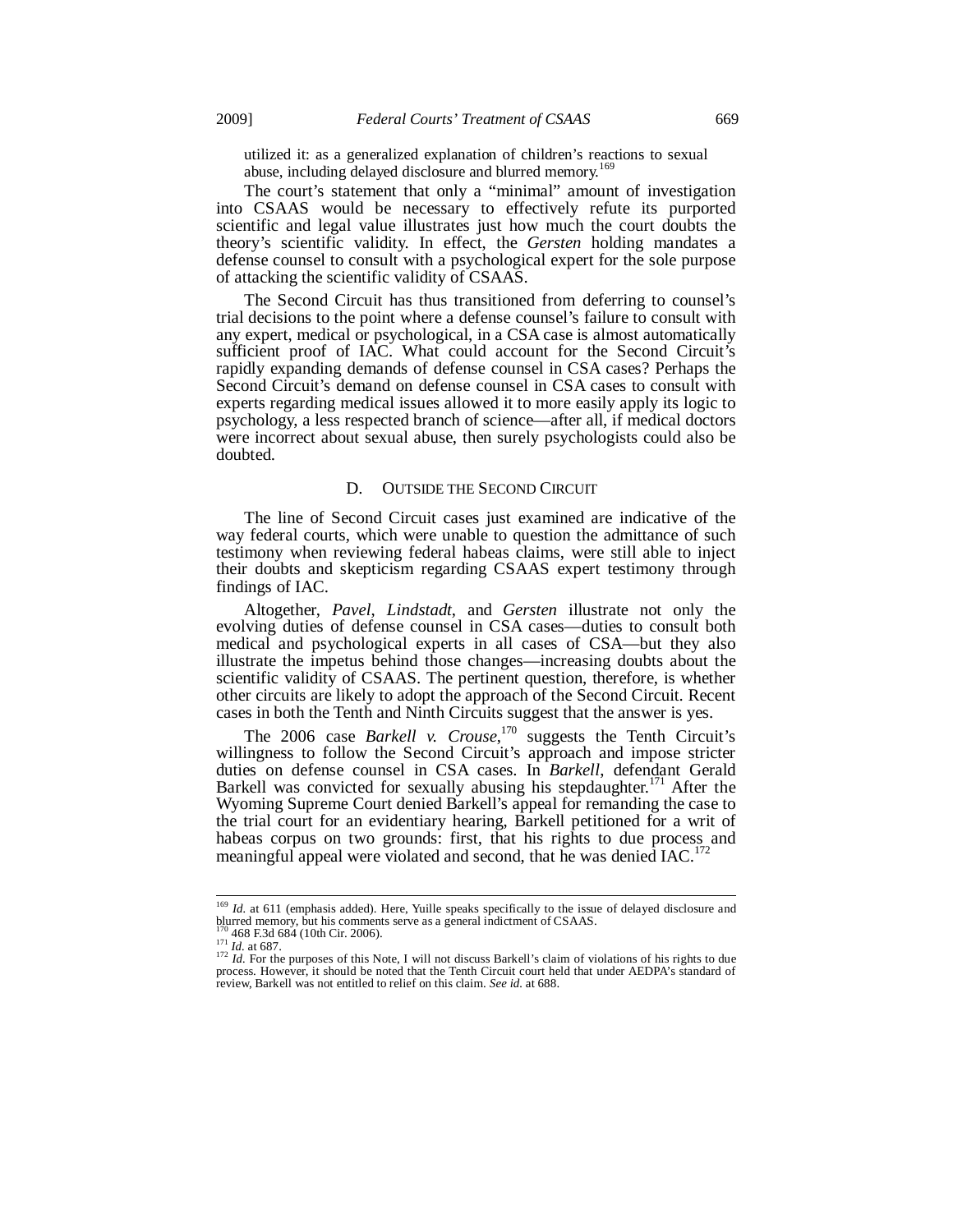In considering Barkell's IAC claims, the court distinguished between Barkell's counsel's alleged trial and alleged pretrial errors.<sup>173</sup> Barkell alleged that his defense counsel provided ineffective assistance during trial as evidenced in part by his flawed cross-examination of the state's expert witness.<sup>174</sup> Barkell further claimed IAC based on defense counsel's failure to investigate and failure to consult an expert witness.<sup>175</sup> The court affirmed the district court's denial of relief on Barkell's IAC claims relating to his counsel's trial performance.<sup>176</sup> However, regarding his claims of IAC based on his attorney's pretrial performance, the court held that Barkell "adequately alleged deficient pretrial investigation" and that the failure to consult an expert pretrial could possibly constitute IAC.<sup>17</sup>

Although the court declined to definitively find whether these errors would be sufficient to sustain an IAC claim, it reversed the district court's denial of Barkell's pretrial IAC claims and remanded to the district court to hold an evidentiary hearing.<sup>178</sup> In other words, while the Tenth Circuit did not automatically hold that Barkell's counsel's failure to consult an expert constituted IAC, the appellate court left open the possibility that this failure did constitute IAC. This possibility suggests the Tenth Circuit's willingness to adopt the Second Circuit's approach and impose stricter duties on defense counsel in CSA cases.

The Ninth Circuit will likely follow if the recent case, *Jackson v.*  Yates,<sup>179</sup> is any indication. The Ninth Circuit has already adopted at least one aspect of the Second Circuit's approach to CSA cases—namely, its growing focus on the scientific validity of expert testimony.

In *Yates*, defendant Jared Jackson was convicted for, among other charges, sexually abusing his stepdaughters.<sup>180</sup> In his petition for writ of habeas corpus, Jackson alleged that he was denied effective assistance of counsel based in part on his attorney's failure to consult with a medical expert.<sup>181</sup> In support of his IAC claims, Jackson relied on the *Lindstadt*, *Pavel, and Gersten* line of Second Circuit cases.<sup>182</sup> Treating this line of cases as precedential authority, the Ninth Circuit conducted a full review of them and distinguished between them and *Yates* on various grounds, including the presence of circumstantial evidence.<sup>183</sup>

However, one of the crucial distinctions the Ninth Circuit made between *Yates* and the Second Circuit cases (especially *Gersten*) ultimately

<sup>&</sup>lt;sup>173</sup> *Id.* at 690.<br><sup>174</sup> *Id.* at 690–91, 699 (The court pointed to a particularly disastrous part of defense counsel's cross-<br>examination of the prosecution's expert: "[defense counsel asked] whether children in steppare families are more likely to be abused than other children, a question that elicited a damaging affirmative answer.").<br>  $^{175}$  *Id.* at 692.<br>
<sup>175</sup> *Id.* at 692.<br>
<sup>176</sup> *Barkell*, 468 F.3d at 692.<br>
<sup>177</sup> *Id.* at 698–99.

<sup>&</sup>lt;sup>179</sup> No. C-07-0009 MHP, 2008 U.S. Dist. LEXIS 1522 (N.D. Cal. Jan. 7, 2008).<br><sup>179</sup> No. C-07-0009 MHP, 2008 U.S. Dist. LEXIS 1522 (N.D. Cal. Jan. 7, 2008).<br><sup>181</sup> Id. at \*2-7.<br><sup>181</sup> Id. at \*10.<br><sup>182</sup> Id. at \*21.<br><sup>182</sup> Id. petitioner's case substantial circumstantial evidence of abuse was found during the search of petitioner's home.").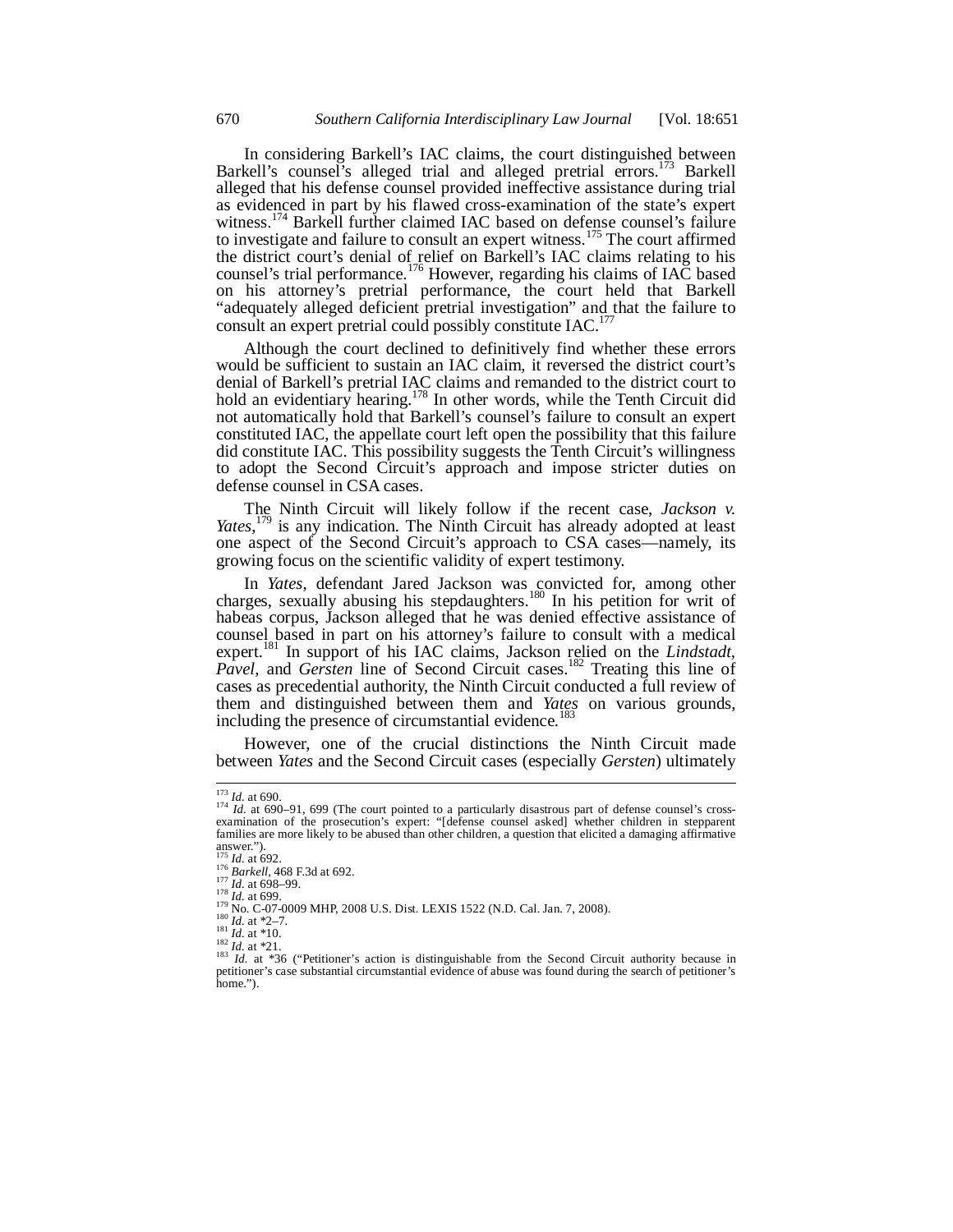rested on the fact that in *Yates*, the medical expert's testimony was not based on "discouraged" science.<sup>184</sup> The Ninth Circuit declined to find that defense counsel's failure to consult an expert witness amounted to IAC in *Yates* almost entirely because the prosecution's expert testimony relied on "accepted" science.<sup>185</sup> Implicit in this reasoning is that if the prosecution's expert testimony relies on anything that might be "discouraged" or scientifically invalid, defense counsel's failure to consult an expert might very well constitute IAC.

In *Gersten*, the prosecution introduced CSAAS testimony during the trial to assist the jury to make sense of why the alleged victim was delayed in disclosing. The Second Circuit, however, was easily convinced that CSAAS expert testimony was "junk science" based on Dr. Yuille's affidavit. Interestingly, the Second Circuit was so easily convinced that CSAAS had no redemptive value even though the prosecution purported to use it to explain the alleged victim's delayed disclosure, a well-documented phenomenon among victims of sexual abuse.<sup>186</sup> Delayed disclosure is just one of five phenomena covered in CSAAS.<sup>187</sup> What if the prosecution had introduced CSAAS testimony to explain some other characteristic of CSAAS--what if the prosecution had used CSAAS testimony to explain recantation, a much more controversial phenomena than delayed disclosure?

Moreover, what if there had been an affidavit in *Yates* that was equivalent to the Yuille affidavit in *Gersten*—that is, an affidavit questioning the scientific validity of the prosecution's expert's testimony? Would the Ninth Circuit have then ruled, like the Second Circuit, that defense counsel's failure to consult an expert in a CSA case constituted IAC? Expanding this further, one can imagine a future case in the Ninth Circuit where, presented with similar facts—delayed disclosure and allegations of CSA against a father—the petitioner attaches an affidavit similar to the Yuille affidavit, claiming that the CSAAS evidence proffered by the prosecution is a "junk science." Would the Ninth Circuit follow the lead of the Second Circuit and treat CSAAS as a "junk science" and impose higher duties on defense counsel? *Yates* indicates the answer is yes.

Overall, both *Barkell* and *Yates* suggest troubling implications for the use of CSAAS in future CSA cases. They signal an increasing tendency to doubt and disregard the scientific validity of CSAAS and suggest that CSA cases where a child recants will look particularly weak to appellate courts. After the Ninth Circuit's treatment of *Yates*, one can easily imagine a case where CSAAS expert testimony is not admitted or thrown out because of skepticism about its scientific validity. However, this skepticism about the validity of CSAAS and the applicability and legal relevancy of CSAAS in CSA cases where the alleged victim recants is unwarranted.

 $184$  *Id.* at \*24-25.

<sup>184</sup> *Id.* at \*24–25. 185 *See Yates*, 2008 U.S. Dist. LEXIS 1522, at \*24–25. 186 *See* Part IV for discussion. 187 *See* Summit, *supra* note 13.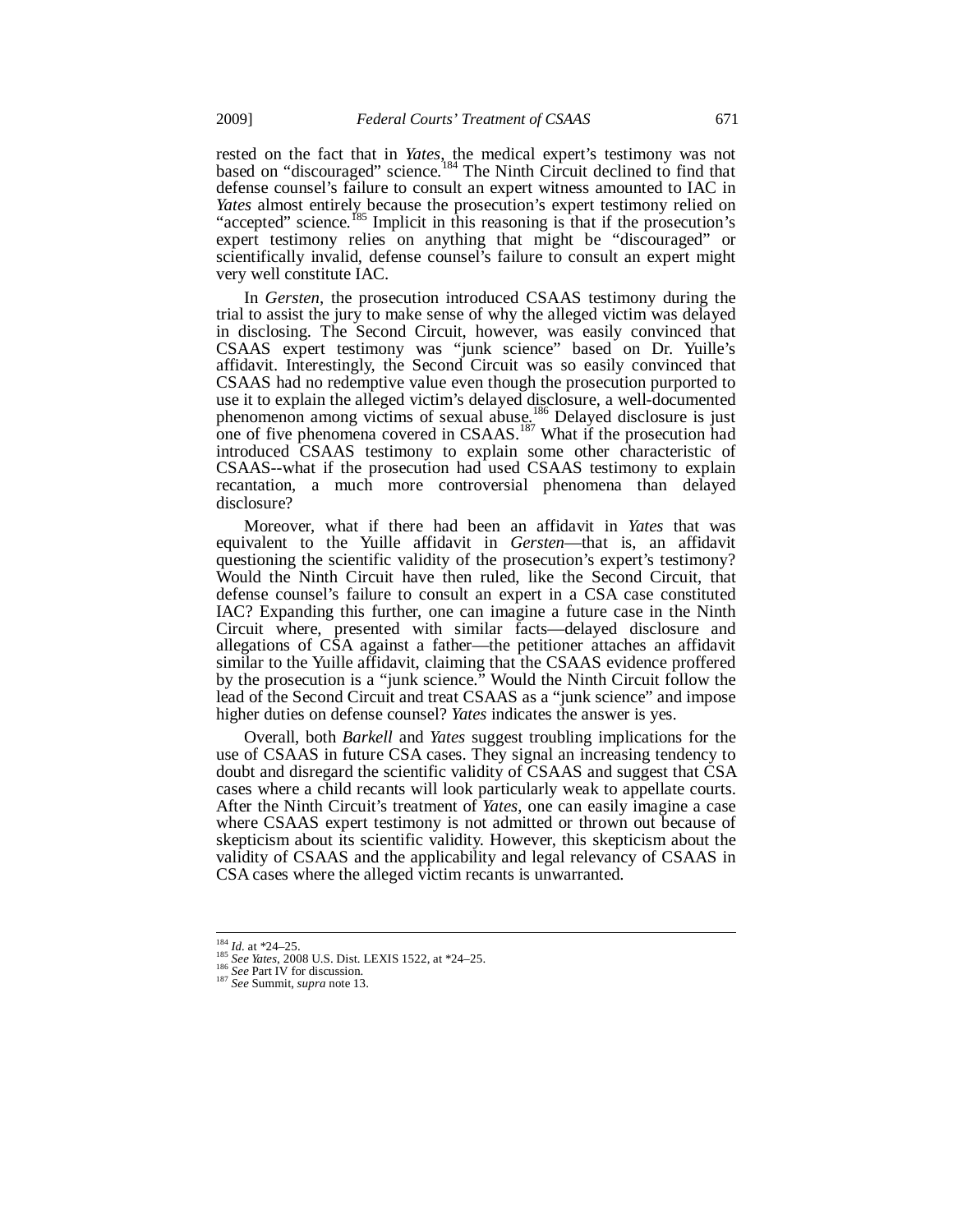# IV. THE VALIDITY OF CSAAS

Skepticism about the validity of CSAAS and the applicability and legal relevancy of CSAAS in CSA cases where the alleged victim recants is unwarranted. There is empirical evidence to support both the scientific validity of CSAAS and the tendency for sexually abused children to recant their allegations of CSA.

The most vociferous critics of CSAAS expert testimony have attacked it as "a fabricator's best friend."<sup>188</sup> Among these critics, the most common objection to the use of CSAAS evidence in trials is the contention that CSAAS is "not diagnostic"—that is, that CSAAS does not correctly and accurately diagnose children who have been sexually abused.<sup>189</sup> This criticism represents a fundamental misunderstanding of the essential purpose and value of CSAAS. The theory was designed to address common myths and misconceptions about victims of CSA and to explain behavior of the alleged victim that might seem inconsistent with sexual abuse. So while the contention that CSAAS cannot diagnose CSA is absolutely correct, to attack the theory for its non-diagnostic nature is to fault it "for failing a standard it was never intended to meet."<sup>190</sup> Such an attack reflects a fundamental misunderstanding about the relevance and usefulness of CSAAS in CSA cases.

The other major point of contention is the idea that CSAAS is not scientifically valid.<sup>191</sup> As discussed in the previous section, the Second Circuit is particularly receptive to this argument—its holding in *Gersten* makes its skepticism about the scientific validity of CSAAS especially clear. In *Gersten*, the prosecution had offered CSAAS evidence to address the alleged victim's delayed disclosure.192 The *Gersten* court's finding of  $IAC<sup>193</sup>$  leaned heavily on the Yuille affidavit, which presumably persuaded the court that there was no empirical evidence to support the scientific validity of CSAAS, particularly with regard to the phenomena of delayed disclosure. However, this is simply not the case. Study after study has provided strong empirical support for the tendencies of CSA victims to delay disclosure, showing that the *Gersten* court's skepticism was misplaced and unnecessary.<sup>1</sup>

<sup>188</sup> David Feige, *Stupid-Syndrome Syndrome: Yet More Junk Science to Confound the Legal System*, SLATE., Apr. 6, 2005, http://www.slate.com/id/2116324/.<br>
<sup>189</sup> See id. ("CSAAS is, simply put, not diagnostic.").<br>
<sup>190</sup> Lyon, *Scientific Support*, *supra* note 16, at 107.<br>
<sup>191</sup> See, e.g., April R. Bradley & James M. Wo

*Child Sexual Abuse*, 20 CHILD ABUSE & NEGLECT 881 (1996); STEPHEN J. CECI & MAGGIE BRUCK, JEOPARDY IN THE COURTROOM: A SCIENTIFIC ANALYSIS OF CHILDREN'S TESTIMONY 34 (Am. Psychological Ass'n 1995); Mary Ann Mason, *A Judicial Dilemma: Expert Witness Testimony in Child Sex Abuse Cases*, 19 J. PSYCHIATRY & L. 185, 197 (1991). 192 *Gersten*, 426 F.3d at 591–93 (For more than three years, the alleged victim failed to disclose to

anyone about the alleged ongoing sexual abuse.).

<sup>193</sup> This Note has already discussed the facts and details of *Gersten* at great length in the previous section. *See supra* Part III. 194 *See, e.g.*, Lyon, *Scientific Support, supra* note 16; London et al., *supra* note 16; Irit Hershkowitz,

Yael Orbach, Michael E. Lamb, Kathleen J. Sternberg & Dvora Horowitz, *Dynamics of Forensic Interviews with Suspected Abuse Victims Who Do Not Disclose Abuse*, 30 CHILD ABUSE & NEGLECT 753 (2006); Daniel W. Smith & Elizabeth J. Letourneau, *Delay in Disclosure of Childhood Rape: Results from a National* Survey, 24 CHILD ABUSE & NEGLECT 273 (2000). It should be noted that these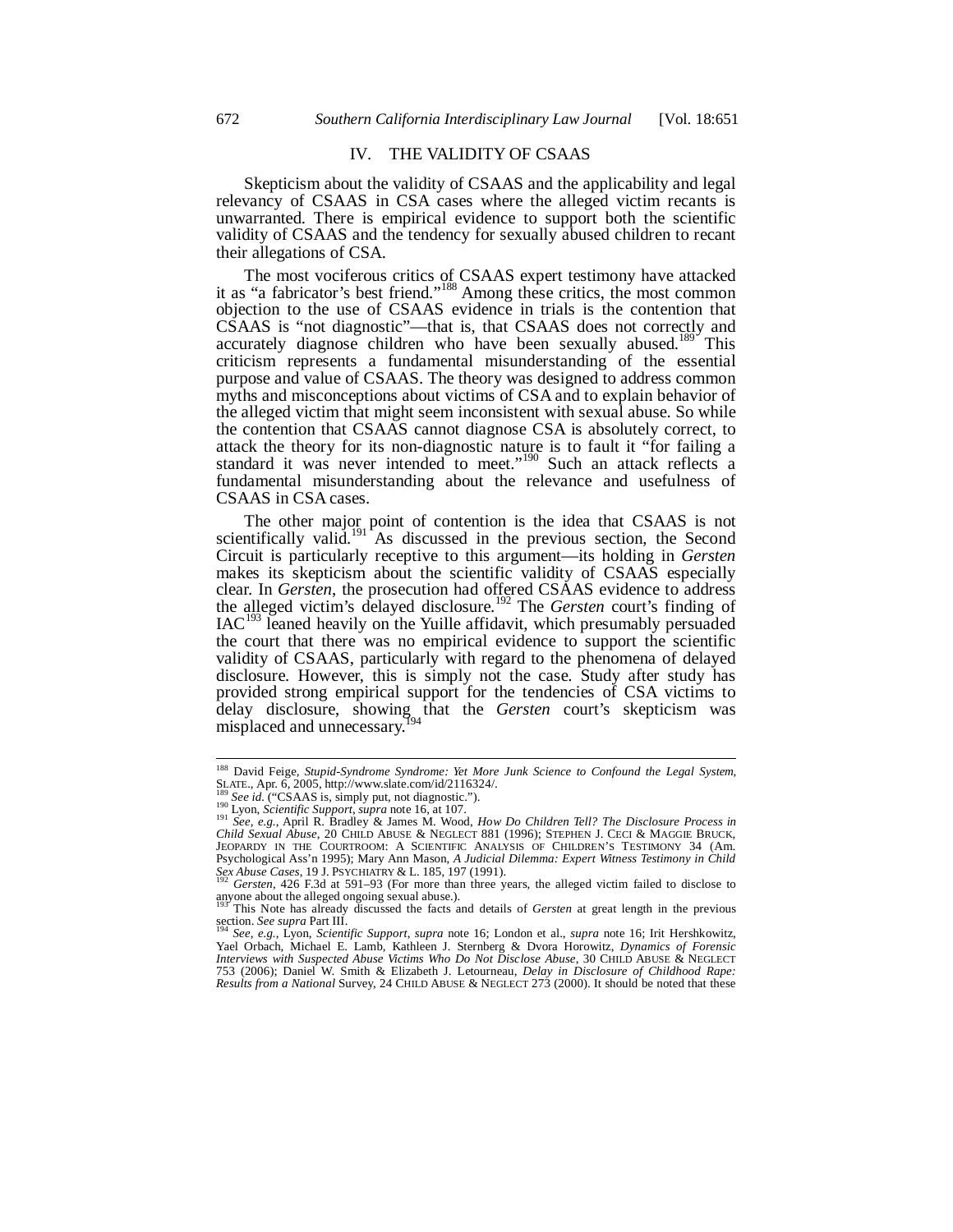The Second Circuit's willingness to discount—based on a single affidavit—the efficacy and value of CSAAS expert testimony in explaining delayed disclosure, an aspect of CSAAS fully supported by strong empirical evidence, demonstrates its intense skepticism of the scientific validity of CSAAS. It consequently follows that a skeptical federal court would be even more willing to discount CSAAS expert testimony when proffered to explain recantation, a more controversial aspect of CSAAS. The line of Second Circuit cases, *Barkell*, and *Yates* all strongly suggest that when presented with a case where the alleged victim recants her allegations of CSA, CSAAS expert testimony presented by the prosecution to explain the child's recantation will likely be treated as "junk science" by the court and thrown out. However, skepticism about the occurrence of recantation, like skepticism about CSAAS testimony, is also unwarranted. Recantation is a real and significant phenomenon among sexually abused children.

Recantation remains perhaps the most controversial and disputed of the five aspects described in  $\text{CSA}\text{AS}$ .<sup>195</sup> At the center of the controversy is the contention of CSAAS critics that sexually abused children seldom recant.196 However, skepticism about the occurrence of recantation among sexually abused children is unwarranted because studies strongly support the fact that sexually abused children recant, and they recant in large numbers.

Why might a sexually abused child recant after disclosure? Skeptics of recantation and CSAAS allege that children who recant do so because their allegations of CSA were fabricated.<sup>197</sup> Critics further claim the fabricated allegations are often the result of children's suggestibility and interviewers' improper questioning.<sup>198</sup>

Rebutting this argument, one compelling and empirically supported explanation for recantation is premised on social and familial factors. Studies on CSA disclosure have consistently shown that these factors greatly influence a child's disclosure of CSA.<sup>199</sup> In fact, when Summit first described the phenomenon of recantation, he opined that the influence of

-

studies' empirical support of CSA victims' tendencies to delay disclosure also provides strong support for the scientific validity of the first three CSAAS categories: secrecy, helplessness accommodation.

<sup>&</sup>lt;sup>195</sup> *See* Lyon, *Scientific Support*, *supra* note 16, at 128.<br><sup>196</sup> *See* Bradley & Wood, *supra* note 191 (reporting a 4% recantation rate); Diana M. Elliott & John Briere, *Forensic Sexual Abuse Evaluations of Older Children: Disclosures and Symptomatology*, 12 BEHAV. SCIENCES & L. 261 (finding a 9% recantation rate); *See generally* London et al., *supra* note 16. *But see* Lindsay C. Malloy et al., *Filial Dependency and Recantation of Child Sexual Abuse Allegations*, 46 J. AM. ACAD. CHILD ADOLESC. PSYCHIATRY 162, 166 (2007) (observing a 23.1% recantation rate).

See London et al., *supra* note 16, at 217 ("Although our analysis shows that some children recant sexual abuse, the results of this analysis show that *recantation is uncommon among sexually abused*  $\frac{logildren."$  (emphasis added)). *children."* (emphasis added)).<br><sup>198</sup> For a discussion on children's memory and suggestibility, see Maggie Bruck & Stephen Ceci,

*Forensic Developmental Psychology,* <sup>16</sup> CURRENT DIR. PSYCHOL. SCI. <sup>229</sup> (2004). 199 *See generally* A.N. Elliott & C.N. Carnes, *Reactions of Nonoffending Parents to the Sexual Abuse of* 

*Their Child: A Review of the Literature*, 6 CHILD MALTREATMENT 314 (2001); Beverly B. Lovett, *Child Sexual Abuse Disclosure: Maternal Response and Other Variables Impacting the Victim*, 21 CHILD & ADOLESCENT SOC. WORK J. 355 (2004).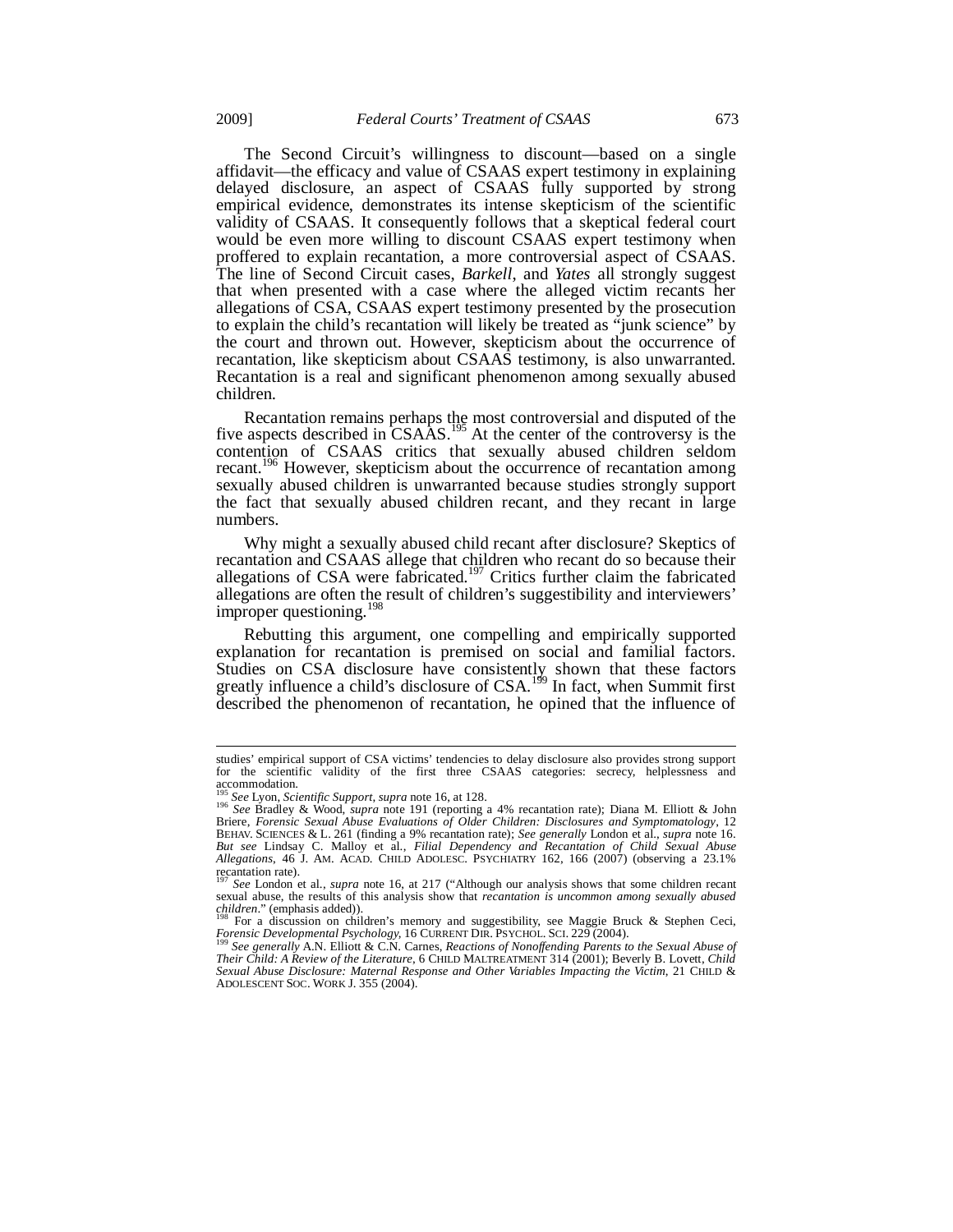family and social support played a large role in whether a child recanted after disclosure:

"Beneath the anger of . . . disclosure remains the ambivalence of guilt and the martyred obligation to preserve the family. . . . [T]he child bears the responsibility of either preserving or destroying the family. [The child has] the 'bad' choice . . . to tell the truth and the 'good' choice . . . to capitulate and restore a lie for the sake of the family."<sup>200</sup>

In 2007, Malloy et al. ("Malloy") proposed a filial dependency model of recantation wherein the likelihood of recantation is related to and "affected by the child-perpetrator relationship, supportiveness of the nonoffending caregiver postdisclosure, child's age, and child's placement postdisclosure."<sup>201</sup> Malloy found that family pressures can lead genuinely sexually abused children to recant and that the influence of family pressures outweighed other factors typically attributed for recantation, such as the suggestibility of children.<sup>202</sup> Furthermore, because Malloy's sample consisted of only substantiated claims of CSA, the recants that occurred could not be attributed to the theory that they reflected false allegations.<sup>203</sup> Malloy's study provides strong evidence for why children recant, and also support for the proposition that recantation does in fact occur among sexually abused children. The question remains, however, how prevalent is recantation among sexually abused children, and should its rate of occurrence affect the use of CSAAS expert testimony?

In his 1983 paper on CSAAS, Summit declared that "whatever a child" says about sexual abuse, she is likely to reverse . . . ."204 The position of CSAAS critics, however, is that sexually abused children seldom recant.<sup>2</sup> In support of this claim, these critics often cite the 1996 study by Bradley and Wood, which reported a recantation rate of just four percent.<sup>206</sup> However, the Malloy (2007) study elicited a recantation rate of twenty three percent, more than five times the rate reported in Bradley & Wood (1996). What could account for this discrepancy? Malloy and her colleagues proposed three possible explanations for the difference: definitional differences,  $207$  the amount of follow-up interviews,  $208$  and

recantation rates in other studies could be attributable to limited follow-up interviews. Malloy et al. pointed out that in their study, children typically recanted during the fourth interview. Thus, they

 $200$  See Summit, supra note 13, at 187-88.

<sup>&</sup>lt;sup>201</sup> Malloy et al., *supra* note 196, at 163.<br><sup>202</sup> *Id.* at 167 ("Children who recanted appeared to be more susceptible to familial pressures to deny abuse than to pressures commonly believed to influence the accuracy of CSA claims, including those associated with repeated interviewing by professionals who presumably believed that abuse had occurred.").<br> $^{203}$  *Id.* at 166.

<sup>&</sup>lt;sup>203</sup> *Id.* at 166.<br><sup>204</sup> Summit, *supra* note 13, at 188.<br><sup>205</sup> *See* Bradley & Wood, *supra* note 191; Malloy et al., *supra* note 196, at 166.<br><sup>206</sup> *See* Bradley & Wood, *supra* note 191; Malloy et al., *supra* note 19 occurring in the context of both formal and informal interviews, while Bradley & Wood only recorded recantations to police and social services. However, even when Malloy et al. adjusted their definition of<br>recantation and limited it to only formal interviews (as in Bradley & Wood), the recantation rate was<br>18.9%, more th differences could account for the large discrepancy in reported recantation rates. <sup>208</sup> *Id.* at 167. Noting that "pressures to recant likely build over time," Malloy et al. theorized that lower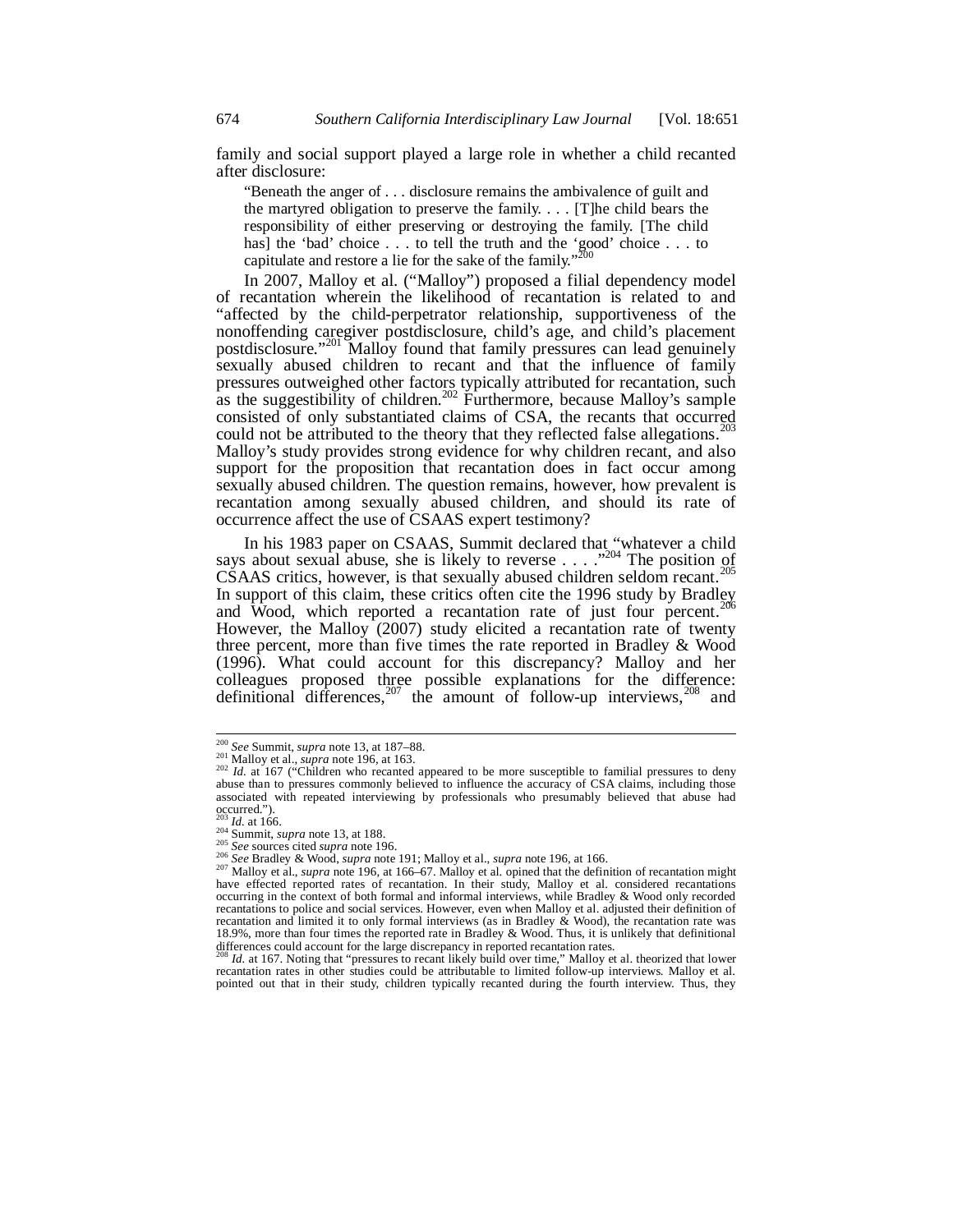caregiver support.<sup>209</sup> However, even when considering those three factors and adjusting their study, Malloy's results still supported the occurrence of recantation among sexually abused children. While their findings suggest that fewer sexually abused children recanted than Summit first opined,<sup>210</sup> the results imply that recantations do occur, are "hardly 'rare', and are reliably associated with filial dependency."<sup>211</sup>

Other studies also provide strong empirical support for the contention that sexually abused children often recant. For example, the presence of a non-congenital sexually transmitted disease is almost a definite indication that sexual abuse has occurred.<sup>212</sup> In a 1996 study by Gordon & Jaudes, out of fourteen children with an STD, only six children disclosed the sexual abuse, and of those six children, three later recanted their allegations.<sup>213</sup> In other words, Gordon & Jaudes' study illustrates a fifty percent recantation rate. Furthermore, the presence of an STD undermines the argument that the high recantation rate was a result of false allegations and thus vividly illustrates the real tendency of sexually abused children to recant.

Regardless of the exact rate of recantation, the fact is that strong empirical evidence exists to support the reality that sexually abused children do recant. Still, such evidence is not sufficient to satisfy critics of CSAAS and recantation. Kamala London and colleagues in a 2008 paper contend that the fact that less than a majority of children recant is somehow indicative of the legal irrelevancy of recantation.<sup>214</sup> However, such an argument illustrates a deep misunderstanding and misapplication of statistics. The frequency of recantation among sexually abused children is not enough to determine its legal relevancy—to truly determine the probative value of a statistic, one must examine its relevance ratio.<sup>215</sup> The relevance ratio, which measures the relevance or probative value of evidence, is determined by dividing the proportion of abused who show symptoms by the proportion of nonabused who show symptoms. $2$ Determining the exact relevance ratio may prove impossible, for it is difficult to measure the proportion of nonabused children who recant. However, this does not render reported recantation rates of sexually abused children useless. Because a jury might believe that a sexually abused child

<sup>214</sup> *Cf.* Kamala London, Maggie Bruck, Daniel B. Wright, & Stephen J. Ceci, Review of the Contemporary Literature on How Children Report Sexual Abuse to Others: Findings, Methodological *Issues, and Implications for Forensic Interviewers*, 16 MEMORY 29, 38 (2008). <sup>216</sup> *Id. Id. Lating See* Lyon & Koehler, *supra* note 30, at 50.

-

hypothesized, previous studies' limited follow-up interviews could account for the difference in recantation rates.

Id. Malloy et al. drew attention to the fact that in their study, 46.3% of caregivers expressed disbelief in the child's allegations of CSA, while only 24.7% of caregivers did in Bradley & Wood's 1996 study. They hypothesized that the fact that their sample population's nonoffending caregivers seemed to be less supportive than the nonoffending caregivers in Bradley & Wood's 1996 study might account for the higher reported recantation rate.<br><sup>210</sup> Summit believed a majority of children recanted. See Summit, supra note 13, at 188.

 $^{211}_{212}$  Malloy et al., *supra* note 196, at 168.<br><sup>211</sup> Malloy et al., *supra* note 196, at 168.<br><sup>212</sup> See Myers, *supra* note 18, at 373–74; Thomas D. Lyon, *False Denials: Overcoming Methodological Biases in Abuse Disclosure Research*, *in* CHILD SEXUAL ABUSE: DISCLOSURE, DELAY, & DENIAL 41, 46 (Margaret-Ellen Pipe, Machael E. Lamb, Yael Orbach & Ann-Christin Cederborg eds., Lawrence Erlbaum Assocs.  $2007$ ).

<sup>213</sup> Stacy Gordon & Paula K. Jaudes, *Sexual Abuse Evaluations in the Emergency Department: Is the History Reliable?*, 20 CHILD ABUSE & NEGLECT 315, <sup>317</sup> (1996). 214 *Cf.* Kamala London, Maggie Bruck, Daniel B. Wright, & Stephen J. Ceci, *Review of the*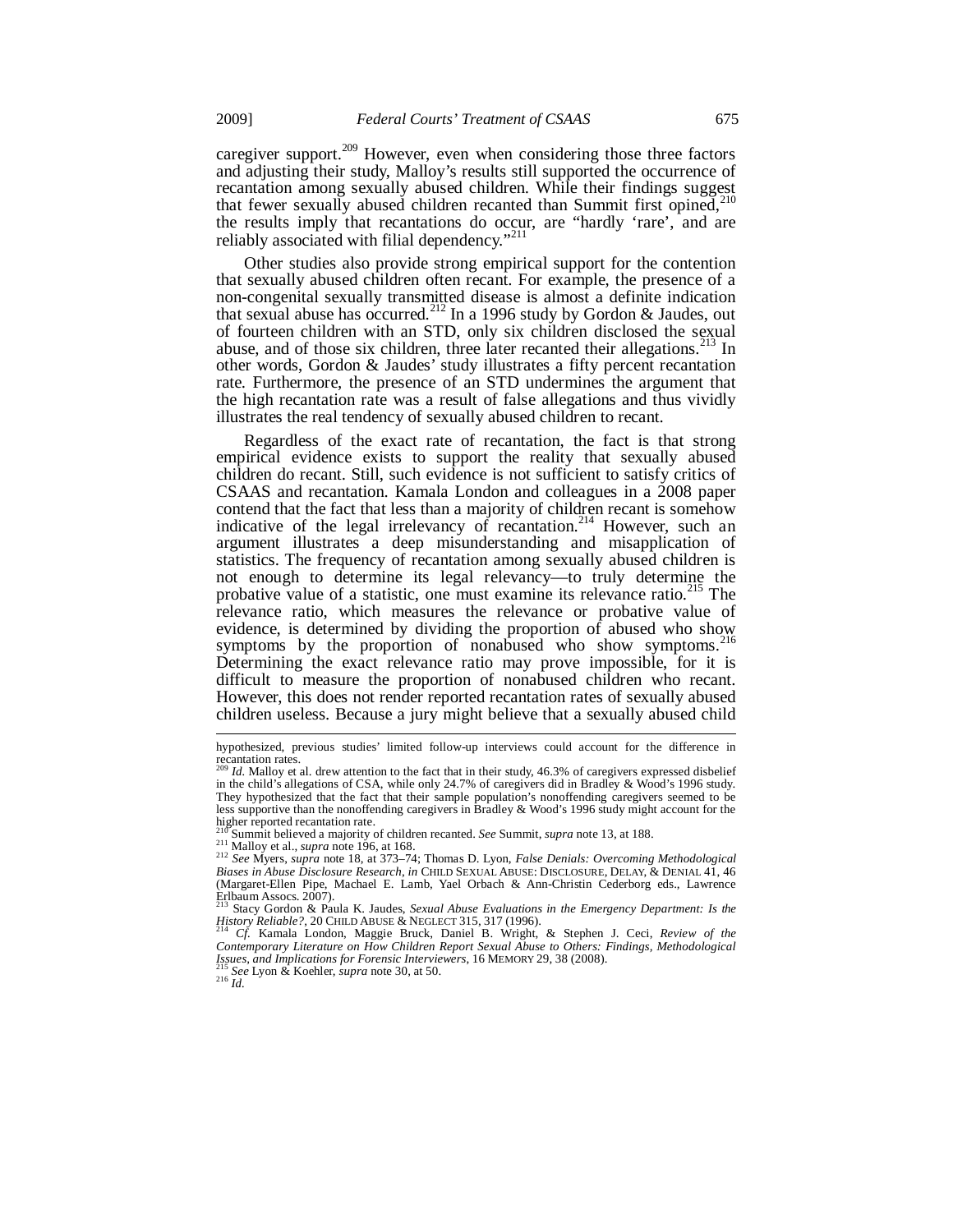would never recant if she were telling the truth, informing the jury of the occurrence of recantation among sexually abused children would change how they view the numerator portion of the relevance ratio. That is to say, informing the jury of the rate of recantation among sexually abused children would likely cause jurors to increase the numerator (the proportion of abused children who show symptoms). Malloy's finding of a twenty three percent recantation rate among sexually abused children is therefore significant and carries probative weight because it affects jurors' perceptions of what proportion of sexually abused children recant. Moreover, one must remember the main purpose of CSAAS testimony that it is not diagnostic and not meant to prove that a child has been abused. Rather, it is to assist the trier of fact. The primary goal of CSAAS testimony regarding recantation is to explain *how* recantation occurs rather than how *often* it occurs.217 Thus, courts should not discount the use of CSAAS in cases where a child recants because less than a majority of sexually abused children recant.

Finally, critics argue that jurors do not need to hear expert opinion on CSAAS because the aspects of CSAAS are common knowledge.<sup>218</sup> But how much do jurors really know about characteristics of sexually abused children? Is it enough to render CSAAS expert testimony superfluous? A 2005 study by Jodi A. Quas and colleagues ("Quas") studied what jurors and college students knew about children's memory, suggestibility, and reactions to abuse.<sup>219</sup> Quas's study revealed "considerable variability in individuals' knowledge about children's eyewitness abilities and reactions to abuse and indicated that individuals possess both accurate and inaccurate beliefs."<sup>220</sup> Thus while some jurors were well-informed and possessed accurate knowledge about various aspects of child abuse, significant discrepancies still existed among the total pool of participants. Quas advised that expert testimony would be beneficial in educating jurors and ameliorating the discrepancies and inaccuracies in participants' knowledge. $221$  In the end, use of CSAAS testimony should not be discouraged by courts simply because it might be within the common knowledge of some jurors because expert testimony could still serve an educatory purpose. $^{2}$ 

 $\overline{a}$ 

<sup>&</sup>lt;sup>217</sup> Lyon, *Scientific Support, supra* note 16, at 132.<br><sup>218</sup> See Commonwealth v. Dunkle, 602 A.2d 830, 838 (Pa. 1992) (refusing to allow the admission of CSAAS expert testimony: "[W]e do not believe that there is any cle to a jury. This understanding is well within the common knowledge of jurors . . . As such, the need for expert testimony in this area is not apparent.").<br><sup>219</sup> Jodi A. Quas, William C. Thompson, & K. Alison Clarke-Stewart,

*About Child Witnesses?*, 29 L. & HUMAN BEHAV. 425, 425, 430–32 (2005). Among the many "belief statements" participants were asked to agree or disagree with was one specifically pertaining to the issue of recantation: "Children who retract (take back) their stories about sexual abuse were probably  $\frac{1}{20}$  in the first place." *Id.* at 439.

lying in the first place." *Id.* at 439. 220 *Id.* at 452. 221 *See id.* <sup>222</sup> *See* discussion in *Tyus*, 102 F.3d at 263.